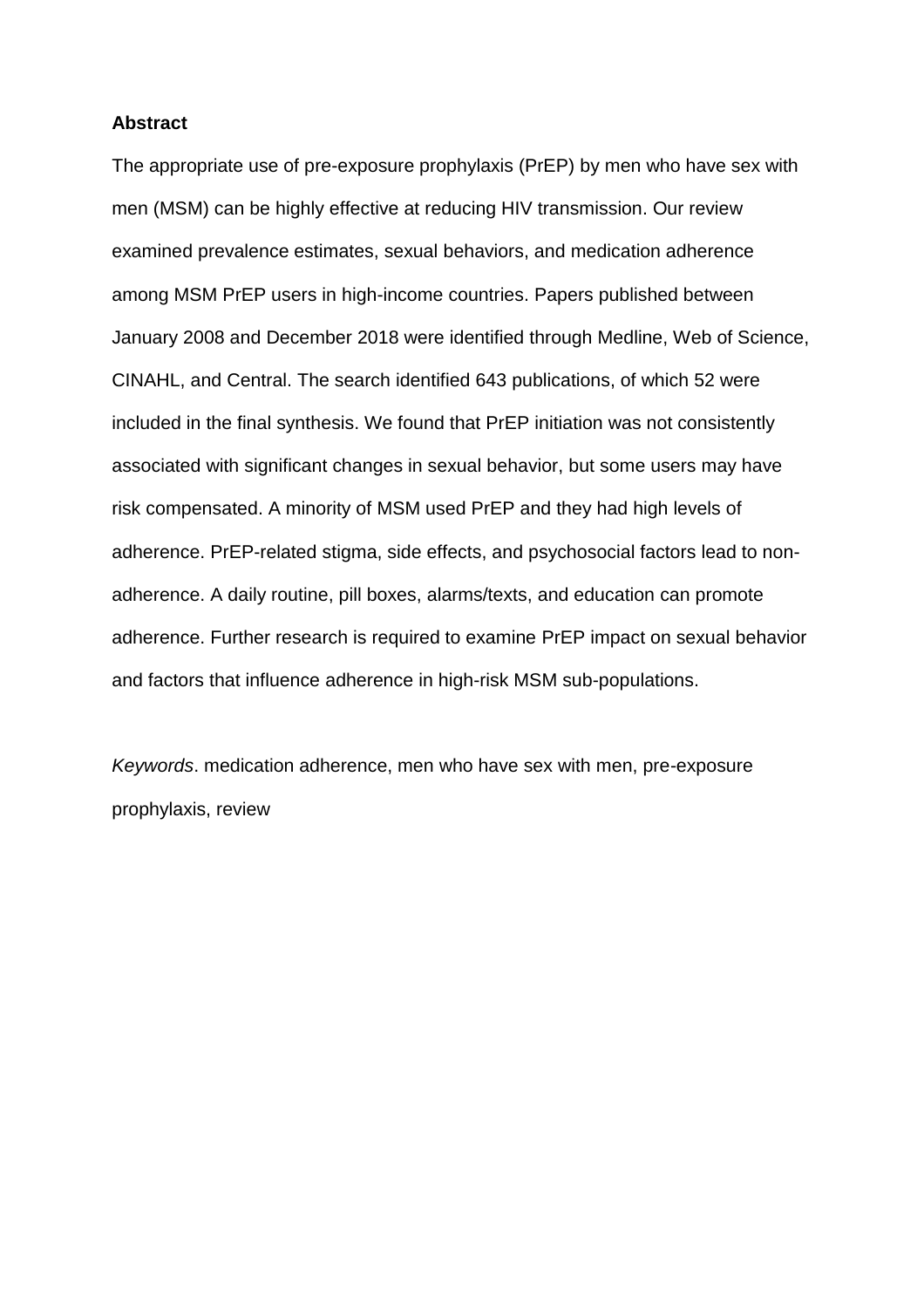# **Pre-exposure prophylaxis use and medication adherence among men who have sex with men: A systematic review of the literature**

In 2016, there were more than 26,000 new HIV diagnoses in Western Europe; in the United States there were more than 38,000 new HIV diagnoses (Centers for Disease Control and Prevention [CDC], 2017; European Centre for Disease Prevention and Control, 2017). Men who have sex with men (MSM) are a minority in the populations of the United States and Western Europe but are at higher risk of HIV transmission compared to the general population. In Western Europe, MSM accounted for 45% of new HIV diagnoses and, in the United States, MSM accounted for 67% of new HIV diagnoses (CDC, 2017; European Centre for Disease Prevention and Control, 2017). The development of effective pre-exposure prophylaxis (PrEP) is an important HIV prevention strategy for MSM.

In 2012, the U.S. Food and Drug Administration was the first to approve PrEP for high-risk groups (CDC, 2014). In 2014, the United States published guidelines recommending that PrEP be provided to uninfected MSM who were not in a mutually monogamous relationship and had either had condomless anal intercourse (CAI) or been diagnosed with a sexually transmitted infection (STI) in the previous 6 months (CDC, 2014). In 2015, France implemented PrEP through the national health care system, and in 2016, the European Medicines Agency provided authorization for PrEP use in European Union countries (Eurosurveillance, 2018). Since that time, a few European countries have implemented PrEP through their national health care systems (Eurosurvelliance, 2018).

Since the introduction of PrEP, concern has been raised about risk compensation or changes in levels of high-risk sexual behavior because of PrEP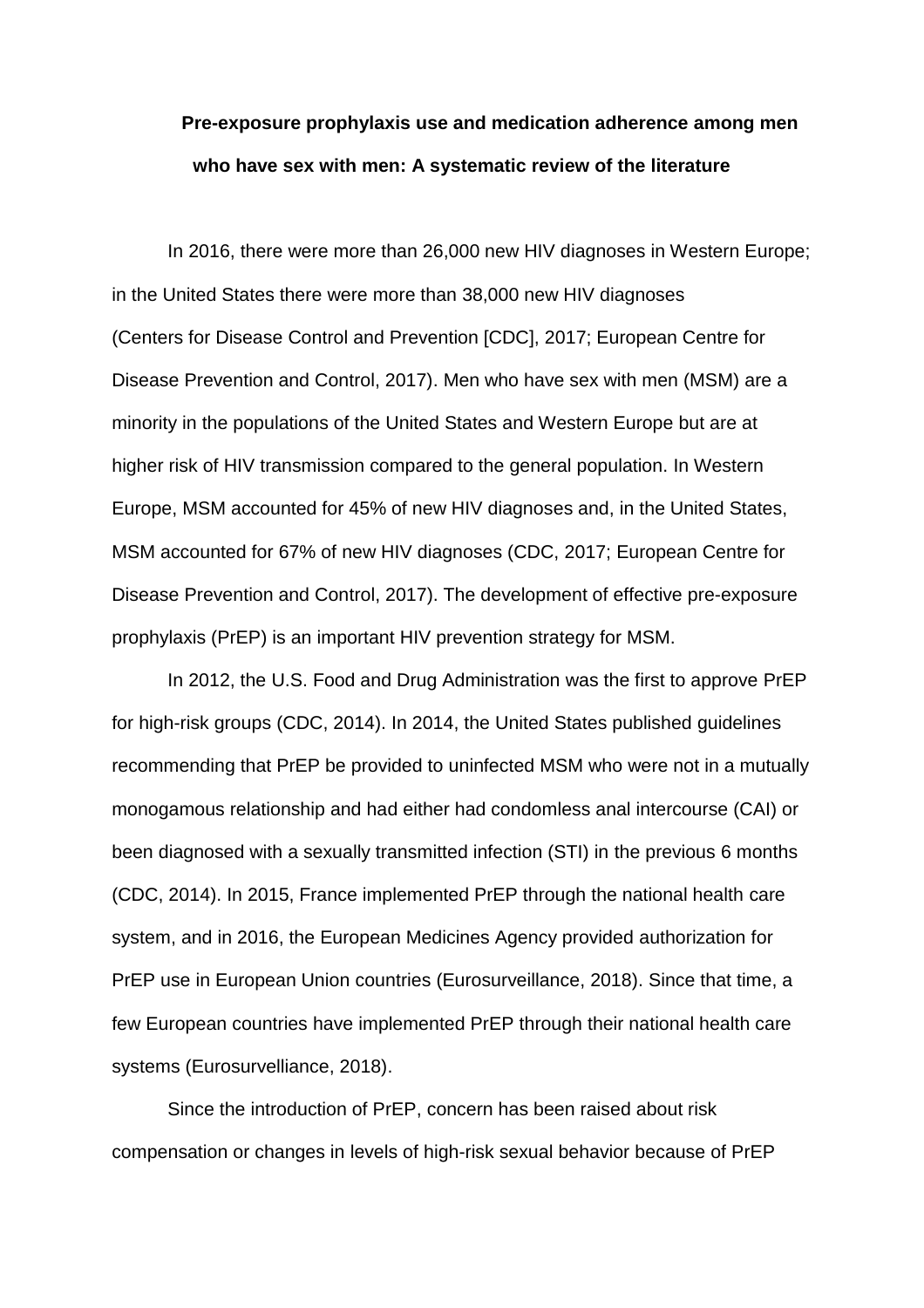(Blumenthal & Haubrick, 2014). The key public health concern following PrEP initiation has been related to a potential increase in STIs (Blumenthal & Haubrick, 2014). Proxy measures such as changes in sexual behavior are often used in research, but the public health focus must be on any increase in STIs.

PrEP effectiveness and efficiency in reducing HIV in MSM will depend on uptake and adherence for those at highest risk. To date, there has been no comprehensive systematic review to synthesize what is known about prevalence of PrEP use, sexual behaviors, and biopsychosocial factors associated with PrEP adherence in MSM. We examined biopsychosocial factors associated with PrEP that have influenced medication adherence by MSM in high-income countries. Our objectives were:

- 1. To define prevalence estimates for PrEP use in MSM;
- 2. To identify factors associated with PrEP use, including sociodemographics and reasons/motivators for PrEP initiation;
- 3. To describe high-risk sexual behaviors and STI rates in PrEP users;
- 4. To identify levels of adherence in episodic and continuous dosing regimens; and
- 5. To describe the biopsychosocial factors that influence PrEP medication adherence and non-adherence.

# **Methods**

#### **Search Strategy**

Our systematic review was conducted and reported in accordance with the Preferred Items for Systematic Reviews and Meta-Analysis (PRISMA; Liberati et al., 2009). Four databases (Medline, CINAHL, Web of Science, CENTRAL) were used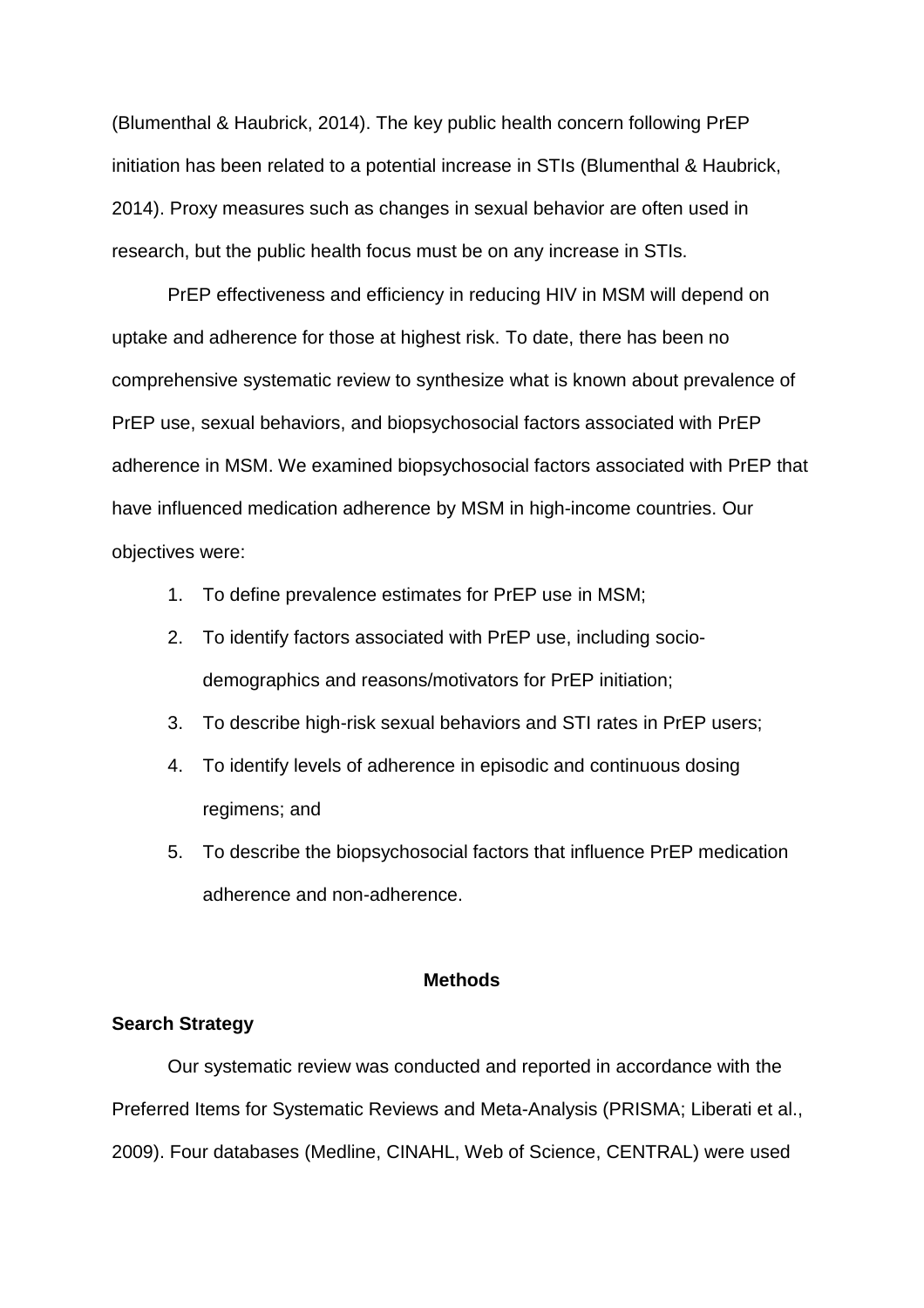because they included medical, nursing, allied health professional, sociological, and clinical trial journals. Search terms were generated based on the population (men who have sex with men, homosexual men, gay men, gay males), intervention (preexposure prophylaxis, PrEP), and outcomes of interest (adherence, non-adherence, concordance, compliance). All possible combinations of MeSH terms, MeSH headings, keywords, and phrases were used. The search was conducted in January 2018.

# **Eligibility Criteria**

We included research that (a) examined actual use (as opposed to intended use) of PrEP; (b) had a sample of uninfected MSM; (c) were from high-income countries as defined by The World Bank (2019); (d) were primary research, fully published in peer reviewed journals; (e) had cross sectional, cohort, case control, qualitative, or randomized controlled trial (RCT) designs; and (f) were published in English from January 2008 through December 2017.

# **Ethical Considerations**

As per the institutional ethics guidelines, ethics approval was not required as this was a review of peer reviewed published literature.

#### **Study Selection and Data Extraction**

One reviewer conducted the search using a predefined protocol developed with two senior researchers. Data retrieved through the search were extracted into Endnote x8 (Thomson Reuters, New York, USA). At the abstract stage, an independent reviewer examined a random sample of abstracts (10% of excluded and 20% of included articles) to ensure robustness of inclusion and exclusion criteria. All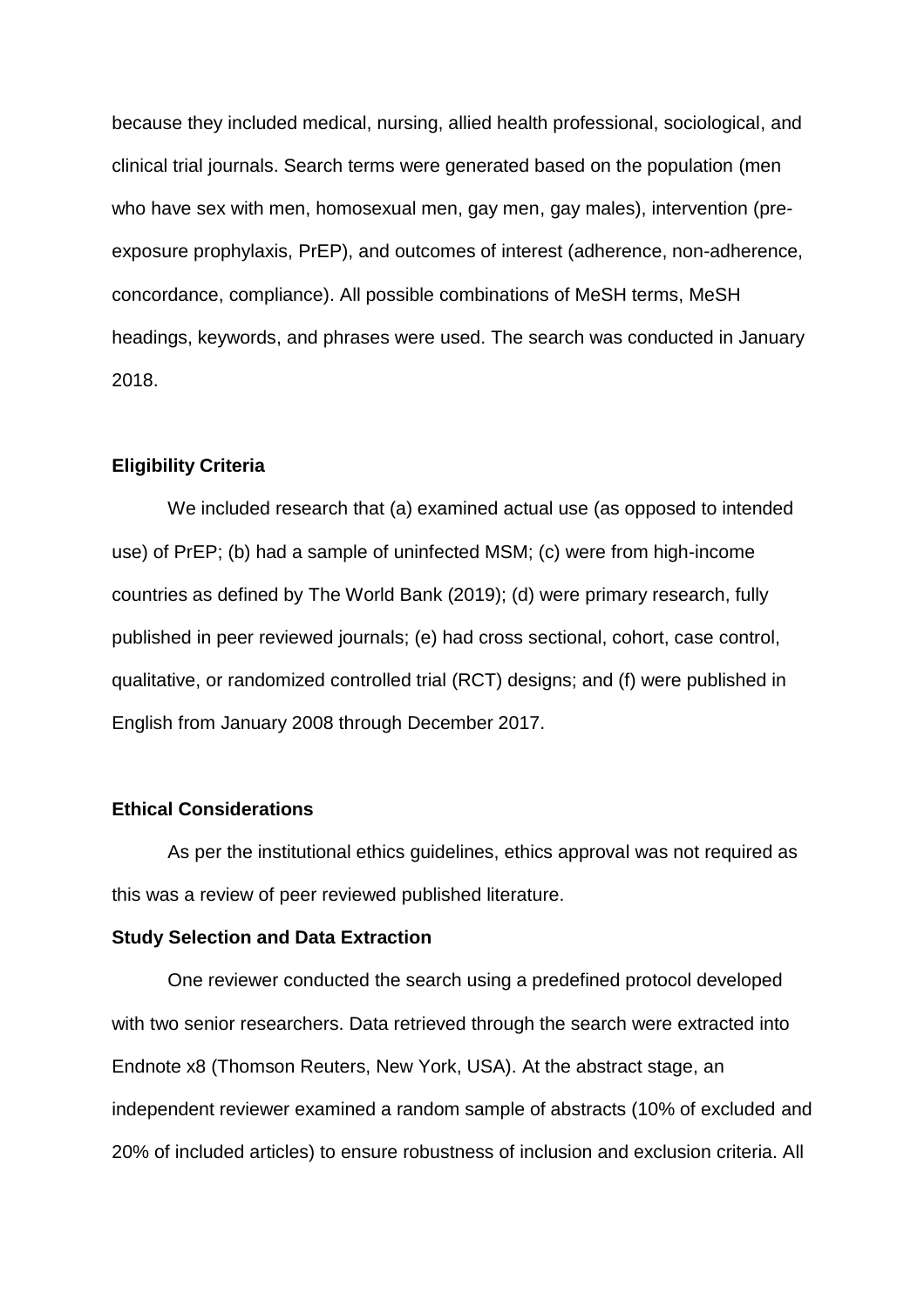differences were discussed and resolved. Data from the articles included in the final syntheses were extracted by one reviewer into a structured template.

# **Data Analysis**

We synthesized evidence from studies that used a range of research methods and had wide variances in exposures/outcomes. A four-stage framework and techniques were used to increase transparency and trustworthiness of the narrative synthesis (Popay et al., 2006), and to compare and synthesize evidence in the review. The Antecedent, Behavior, and Consequence (ABC) framework was used to (a) understand predictors that may have occurred before an event (antecedents), (b) describe the process involved in an event (behavior), and (c) determine what factors might be outcomes of the event (consequences; Meaden, Ayvazo, & Ostrosky, 2014). Table 1 contains a provisional ABC analysis of PrEP use drawn from the literature and research team discussions.

#### **Quality Assessment**

Three validated tools were chosen to appraise the quality of studies included in the review's final synthesis: (a) the National Heart, Lung and Blood Institute (NHLBI, 2019) tool assessed cohort/cross sectional studies, (b) the Effective Public Health Practice Project (2019) tool assessed RCTs/controlled clinical trials, and (c) the Critical Appraisal Skills Programme (2019) qualitative checklist assessed qualitative studies. All three also assessed clarity and rigor of outcomes/measures, sample recruitment, data collection, analysis, ethical considerations, and findings.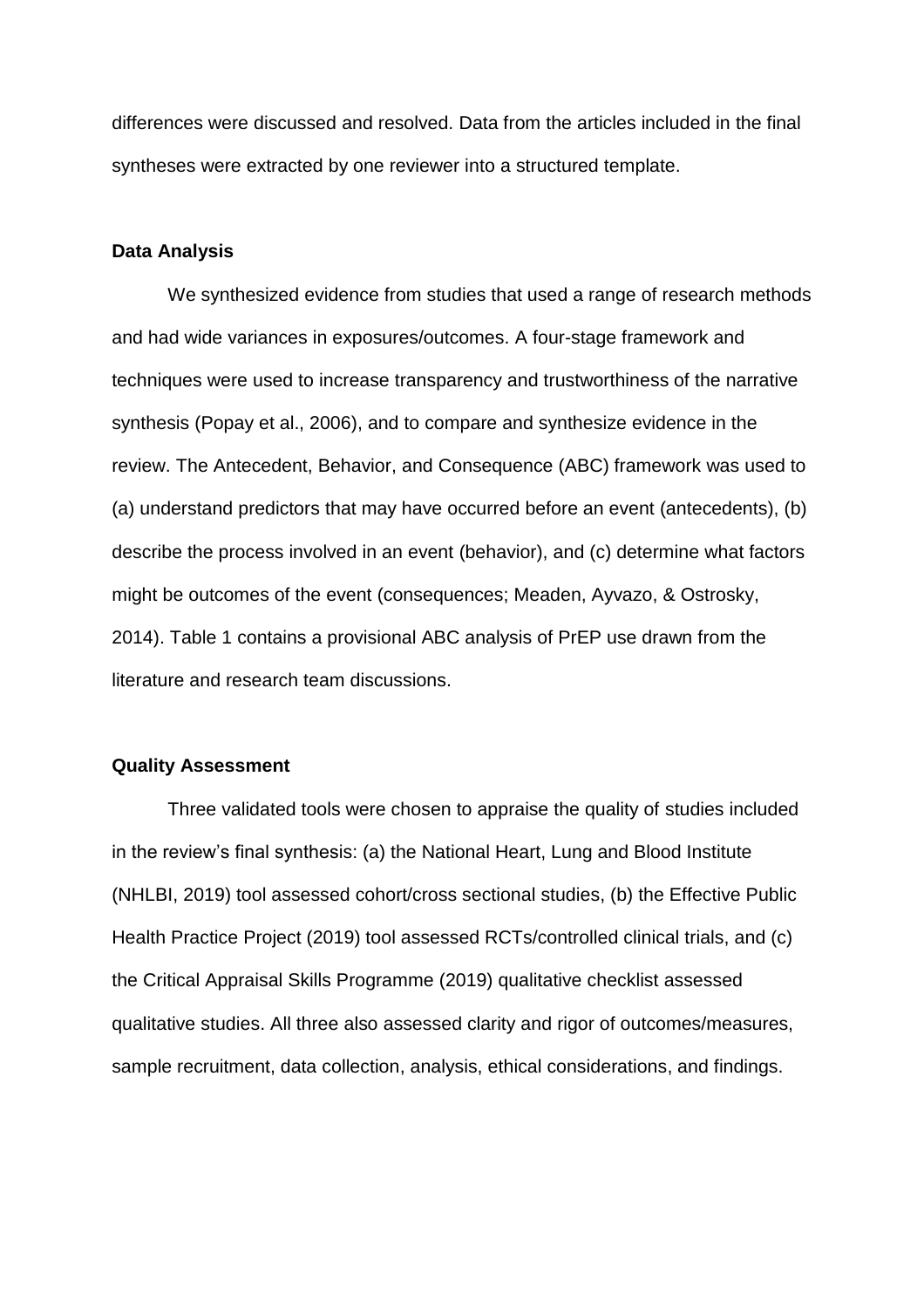#### **Results**

## **Study Selection**

The number of studies identified, reviewed, selected, and reasons for exclusion are summarized in Figure 1. The initial number of articles captured from the search was 1,071; 52 articles were included in the final review.

#### **Study Characteristics**

Table 2 provides a summary of the aim, population, country, sample size, year of data collection, study design, appropriate overall quality rating, and ABC findings of the 52 articles included in the review. Figure 2 provides a summary of our main findings, which is structured using the ABC framework. The majority of the studies were from the United States (44); other studies were from Canada/France (3), Switzerland (1), France (1), United Kingdom (1), Canada (1), and Australia (1). The majority were cross sectional (25) or cohort (12) in design; the remaining studies were qualitative (9) or RCTs (6).

# **Study Quality**

The majority of the cross-sectional studies had a fair quality rating, which, on the NHLBI tool means that a study could be susceptible to bias, but the findings were relevant; strengths and weaknesses were specific to each paper (NHLBI, 2019). Most reports did not provide sample size justification, measured exposures only once, and were unclear if researchers were blinded to the status of the sample. The primary strengths in most studies were clear objectives, defined exposures and outcomes, and appropriate methods for data analysis.

Most of the cohort studies were rated as good in quality, which is the best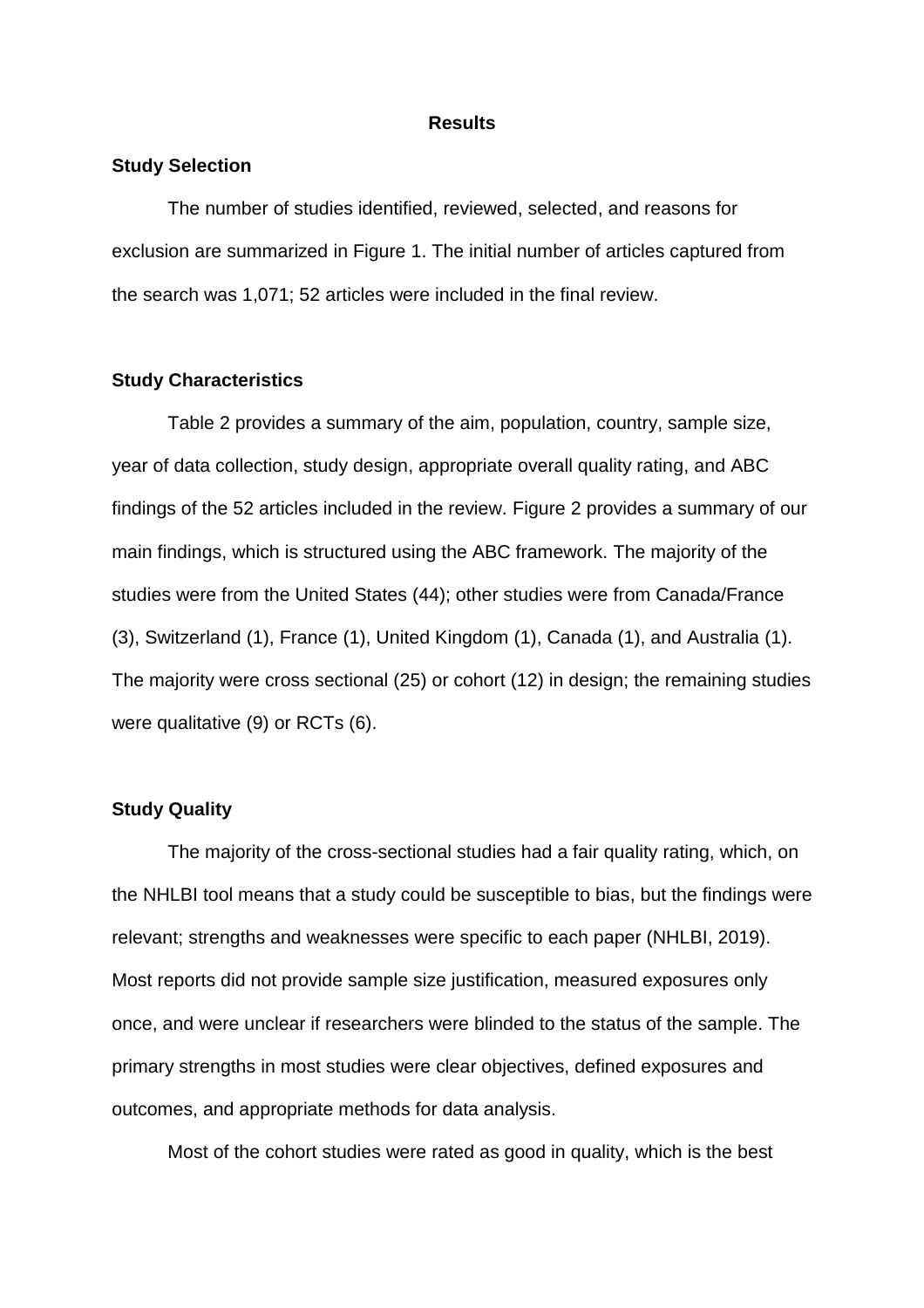NHLBI quality rating and means studies have a minimal level of bias and the findings are valid (NHLBI, 2019). The key strengths of the cohort studies were analysis of different exposure levels and exposures were measured more than once. Limitations in most of the cohort studies were the lack of sample size justification and not being clear if researchers were blinded to the sample status.

The Critical Appraisal Skills Programme qualitative tool does not provide an overall quality level of rating. However, the majority of qualitative studies provided a clear recruitment strategy, justified data collection methods, had ethics approval, described a rigorous analysis method, and provided findings in a clearly structured format. Most did not examine wider ethical issues raised in or from the study.

Most of the RCTs were rated as moderate in quality, which means studies have a robust and valid design, but a component in the study design had limitations (Effective Public Health Practice Project, 2019). The primary strengths of these studies were clear methods of randomization, no differences in study groups, sample blinded to the study outcome, and sample retention greater than 80%. Most were limited by not describing the reliability and validity of study assessment tools.

## **Prevalence of PrEP Use**

Twenty studies from the United States (17), France (1), Australia (1), and Switzerland (1) examined prevalence estimates of PrEP use by MSM. Sample sizes ranged from 157 to 6,483 and all were cross sectional in design. The sample was heterogenous, as studies examined a variety of MSM populations using different recruitment techniques, with varied attempts to ensure representativeness. For example, some studies specifically recruited young MSM (YMSM) or minority racial/ethnic MSM, and the location of recruitment in some studies was primarily at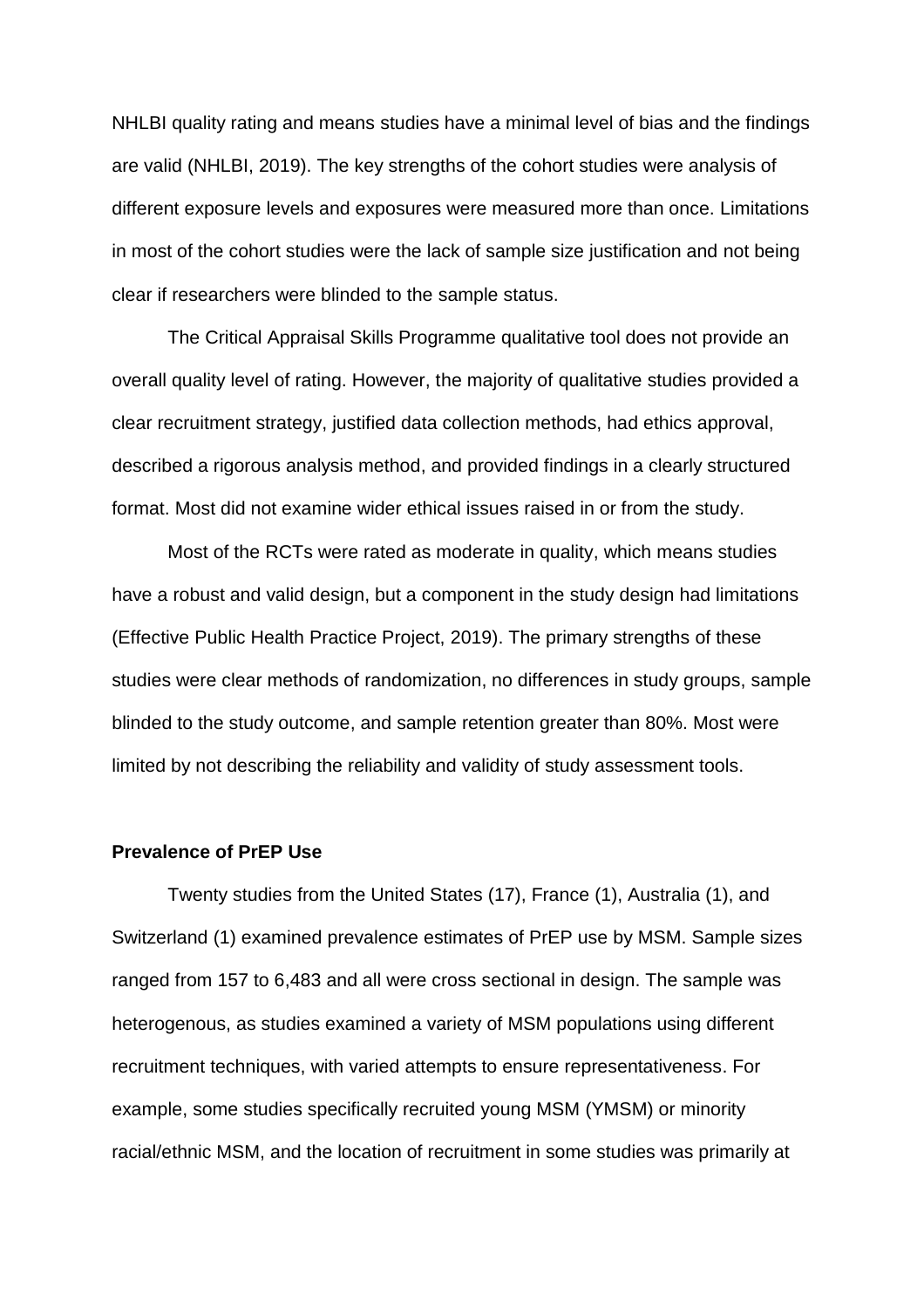gay-centric venues. PrEP prevalence estimates ranged from 0% in a U.S. study conducted in 2004, to 12% in a U.S. study conducted in 2014 (Chen, Snowden, McFarland, & Raymond, 2016; Goedel, Halkitis, Greene, Hickson, & Duncan, 2016).

Five U.S. studies collected data prior to 2012 and reported a PrEP prevalence estimate range of 0% to 1.5% (Chen et al., 2016; Hood et al., 2016; Liu et al., 2008; Patrick et al., 2017; Rucinski et al., 2013). Fourteen U.S. studies conducted during or after 2012 identified a prevalence range of 1.5% to 12%, although the majority of the higher estimates (9%-12%) came from five studies that collected data in 2015 (Bauermeister, Meanley, Pingel, Soler, & Harper, 2014; Eaton et al., 2017; Goedel, Halkitis, Greene, & Duncan, 2016; Goedel, Halkitis, Greene, Hickson et al., 2016; Gupta, Lounsbury, & Patel, 2017; Holloway et al., 2017; Hoots, Finlayson, Nerlander, & Paz-Bailey, 2016; Klevens et al., 2017; Kuhns, Hotton, Schneider, Garofalo, & Fujimoto, 2017; Mayer et al., 2016; Oldenburg et al., 2016; Snowden, Chen, McFarland, & Raymond, 2017; Strauss et al., 2017). The highest estimate of approximately 12% from two studies included one small sample recruited via an MSM geo-social networking application and the other was a sample of YMSM (< 30 years of age; Goedel, Halkitis, Greene, Hickson et al., 2016; Kuhns et al., 2017). With the exception of these studies, the 2015 estimated range of PrEP prevalence was approximately 9% to 10%. It appeared that MSM samples reported increasing use of PrEP following U.S. approval of PrEP in 2012 and guidelines for high-risk groups in 2014.

Studies from France, Australia, and Switzerland reported a prevalence estimate range of 2% to 5% (Castro et al., 2017; Hampel et al., 2017; Zablotska et al., 2013). Data collection dates in these studies ranged from 2011 to 2017, but the two more recent studies (2014-2017) from Western Europe reported a range of 4%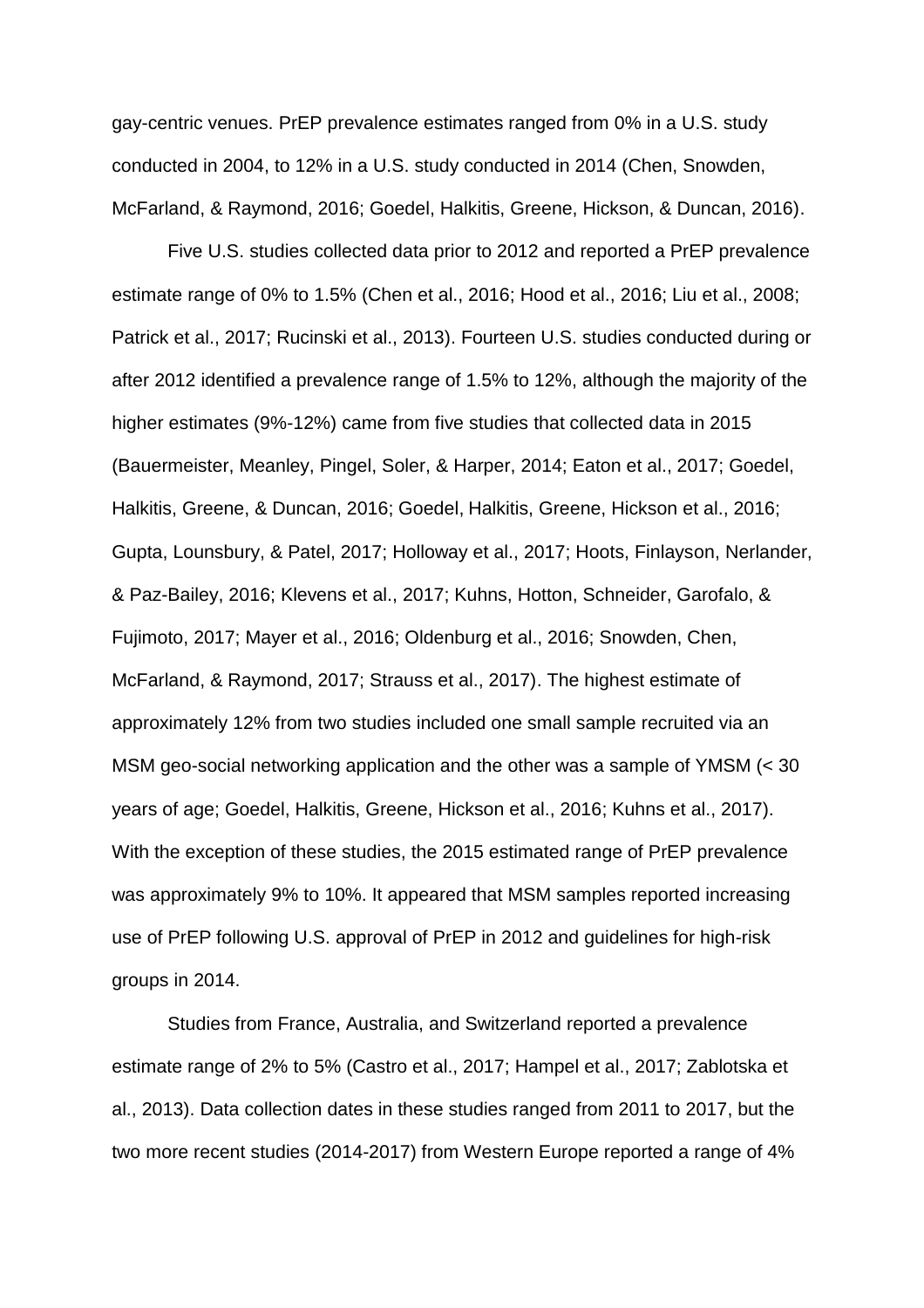to 5% (Castro et al., 2017; Hampel et al., 2017). The Australian study in 2011 found that 2.5% of the MSM sample were using PrEP (Zablotska et al., 2013). However, this study may not be generalizable to wider MSM populations as it recruited men from gay venues/events and sexual health clinics. Due to limited evidence, it was not possible to determine the precise prevalence of PrEP use amongst MSM outside of the United States.

## **Socio-Demographics of MSM PrEP Users**

Twenty-seven studies reported or examined key socio-demographics of MSM who were using or had previously used PrEP. The majority were U.S. studies, which consisted of different designs: cross section to RCT. Sixteen studies did not recruit samples of a specific age and reported a median or mean age of PrEP users from 27 to 42 years (Arnold et al., 2017; Chan, Glynn, et al., 2016; Chan, Mena, et al., 2016; Collins, McMahan, & Stekler, 2017; Gilmore et al., 2013; Gupta et al., 2017; Hojilla et al., 2016; Marcus et al., 2016; Mayer et al., 2017; McCormack et al., 2016; Molina et al., 2015; Montgomery et al., 2016; Oldenburg et al., 2017; Parker et al., 2015; Storholm, Volk, Marcus, Silverberg, & Satre, 2017; Volk et al., 2015).

Three studies reported that no age was significantly associated with PrEP use (Hoots et al., 2016; Strauss et al., 2017; Zablotska et al., 2013), but, two U.S. studies identified PrEP use as more common in older men (Doblecki-Lewis et al., 2017; Snowden et al., 2017). These two studies may be limited in generalizability to the PrEP-using population as they had relatively small samples. From the evidence, PrEP use peaked in the late 20s to early 40s but was used across all ages.

Nineteen studies provided a breakdown of race/ethnicity; 13 of these studies reported that most participants were White (Chan, Glynn, et al., 2016; Chan, Mena,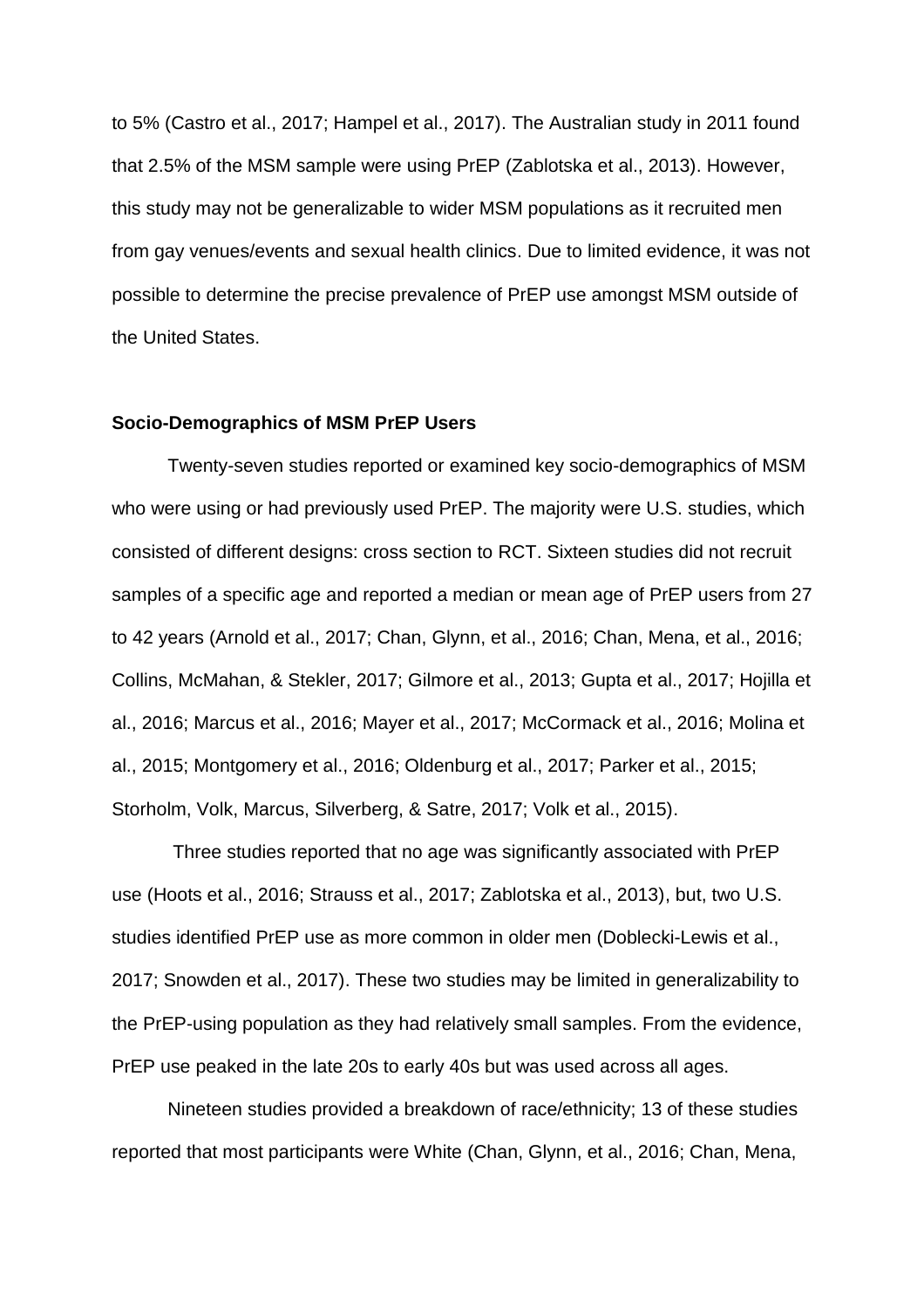et al., 2016; Collins et al., 2017; Doblecki-Lewis et al., 2017; Gilmore et al., 2013; Hojilla et al., 2016; Kuhns et al., 2017; Marcus et al., 2016; Mayer et al., 2017; McCormack et al., 2016; Montgomery et al., 2016; Oldenburg et al., 2017; Parker et al., 2015). Two U.S. studies reported that Whites were more likely to use PrEP compared to other races/ethnic groups (Hoots et al., 2016; Snowden et al., 2017). A study from the United States identified Black race as negatively associated with PrEP use (Kuhns et al., 2017), although this study only focused on YMSM. In contrast, an Australian study reported that minority racial/ethnic groups were more likely to use PrEP than Whites (Zablotska et al., 2013) and another U.S. study of YMSM reported that race/ethnicity was not associated with PrEP use (Strauss et al., 2017). In comparison, Strauss et al. (2017) had a sample size of 759 and Zablotska et al. (2013) had a sample size of 3,677. Overall, population representative evidence base was limited, and it was not possible to determine if there was an association between race/ethnicity and PrEP use.

#### **Reasons and Motivators for PrEP Initiation**

Twelve studies examined MSM reasons for starting PrEP. One study was an RCT and the primary reason for being involved in the study was to provide something meaningful back to the community (Gilmore et al., 2013). As this study was a trial, it may not help to understand key motivators for PrEP use. Three studies found that people started PrEP because they had or would be having multiple sex partners (Arnold et al., 2017; Holloway et al., 2017; Strauss et al., 2017) and four studies reported that a motivator for some MSM was that they had previously had or would have sex with partners whose HIV status was unknown or positive (Chan, Glynn, et al., 2016; Holloway et al., 2017; Kuhns et al., 2017; Strauss et al., 2017).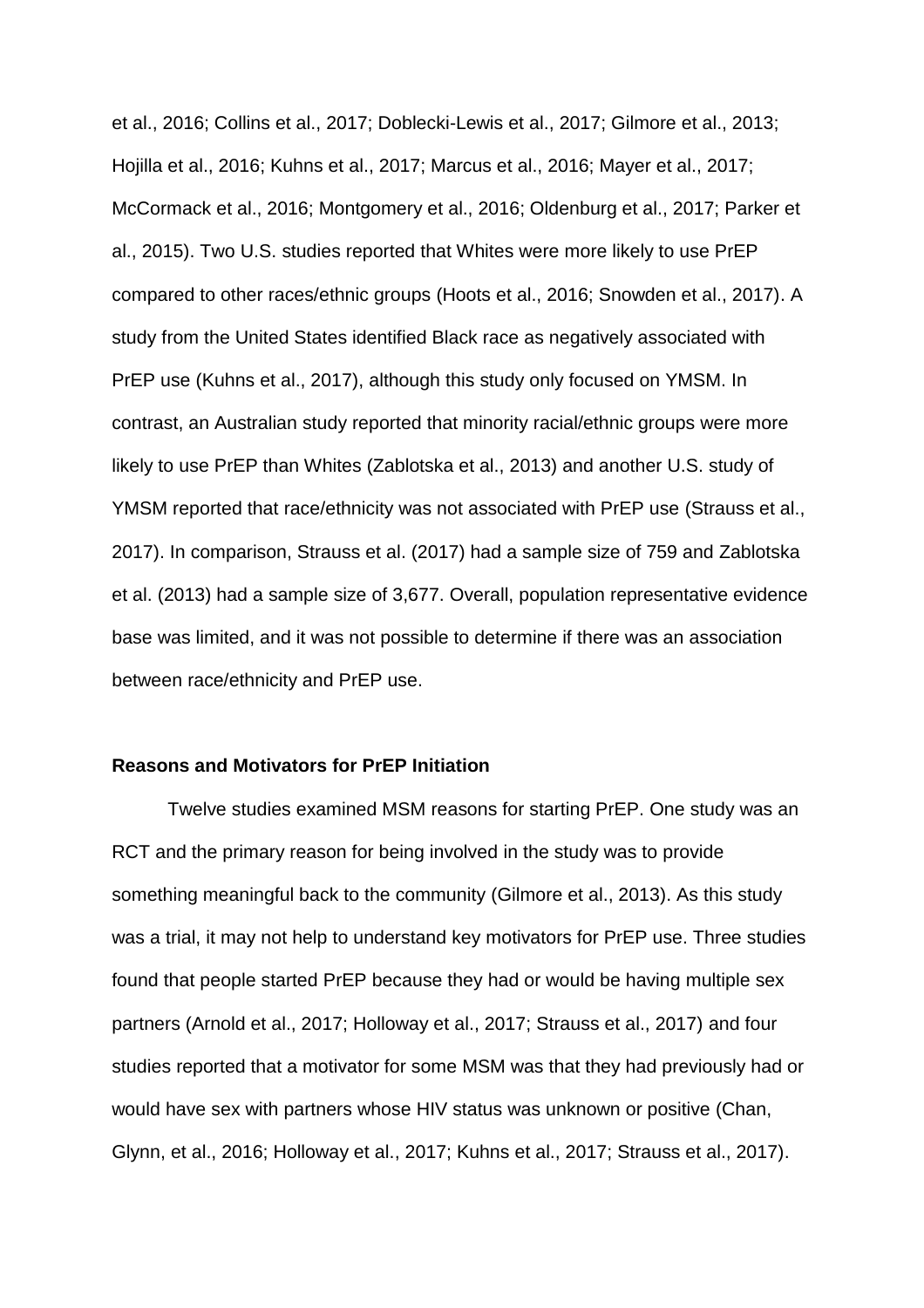Two studies found that a history of having CAI or inconsistent condom use was associated with PrEP uptake (Collins et al., 2017; Kuhns et al., 2017); another study found that some men used PrEP because it allowed them to not use condoms (Taylor et al., 2014).

Five studies found that a central motivator for starting PrEP was to remove the anxiety of contracting HIV (Hojilla et al., 2016; Holloway et al., 2017; Hosek et al., 2013; Malone et al., 2017; Mimiaga, Closson, Kothary, & Mitty, 2014), but one U.S. study found no factors significantly associated with initiating PrEP (Chan, Mena, et al., 2016). The evidence suggests that planned high-risk sexual behaviors and removing anxiety related to contracting HIV motivated MSM to start PrEP.

# **Sexual Behavior**

Twenty-seven articles, the majority of which were from the United States, examined aspects of high-risk sexual behavior. Eight studies reported CAI rates for PrEP users (27% - 87%; Castro et al., 2017; Gilmore et al., 2013; Goedel, Halkitis, Greene, & Duncan, 2016; Gupta et al., 2017; Holloway et al., 2017; Hosek et al., 2017; Parker et al., 2015; Storholm et al., 2017). The lowest rate (27%) was in a study where the majority of participants had a main partner (Castro et al., 2017); with the exception of this study, the CAI range was 40% to 87%.

Five studies, which examined changes in CAI behavior after participants had started PrEP, reported no increase in rates of CAI or changes in condom use (Hojilla et al., 2016; Hosek et al., 2013; Liu et al., 2013; Molina et al., 2015; Parker et al., 2015). However, three studies (2 RCTs, 1 open label) reported increases in the frequency of CAI and, in two studies, CAI was specifically receptive (McCormack et al., 2016; Molina et al., in press; Oldenburg et al., 2017). McCormack et al. (2016)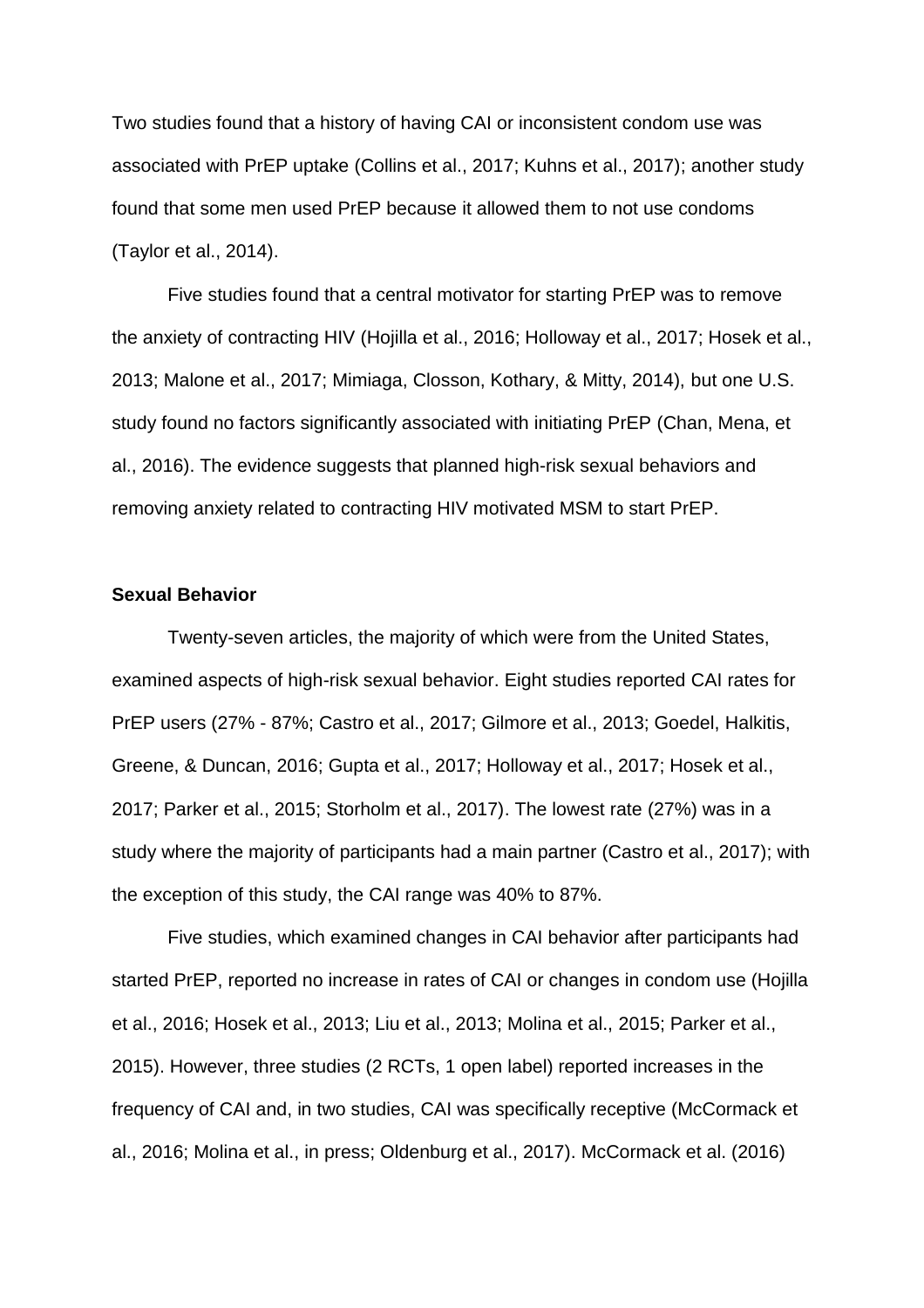found that the increase in receptive CAI occurred only in participants who reported more than 10 sexual partners. However, six studies that examined PrEP use over different time frames reported that PrEP initiation did not lead to an increased number of sex partners for the majority of participants (McCormack et al., 2016; Molina et al., 2015; Molina et al., in press; Oldenburg et al., 2017; Parker et al., 2015; Volk et al., 2015). Two U.S. studies found that, following PrEP initiation, 35% to 41% of the sample decreased use of condoms, whilst 3% to 27% reported increased use of condoms (Strauss et al., 2017; Volk et al., 2015).

Four studies reported that PrEP users were more likely to have more sex partners than non-PrEP users (Goedel, Halkitis, Greene, & Duncan 2016; Goedel, Halkitis, Greene, Hickson et al., 2016; Holloway et al., 2017; Okafor, Gorbach, Ragsdale, Quinn, & Shoptaw, 2017). Four studies found that PrEP users were more likely to have sex with partners living with HIV than non-PrEP users (Holloway et al., 2017; Kuhns et al., 2017; Okafor et al., 2017; Taylor et al., 2014). One U.S. study reported that MSM who engaged in CAI with partners living with HIV were five times more likely to use PrEP than MSM who did not have CAI with men living with HIV (Hoots et al., 2016).

The evidence for risk compensation (increases in high-risk sexual behaviors) and number of sexual partners after starting PrEP was mixed. The evidence did indicate that PrEP users may have had more CAI and sex partners than non-PrEP users, including men living with HIV. However, this was expected as CAI and partner numbers were criteria for being offered PrEP.

# **Sexually Transmitted Infections**

Fourteen studies reviewed STIs in MSM who used PrEP. Nine studies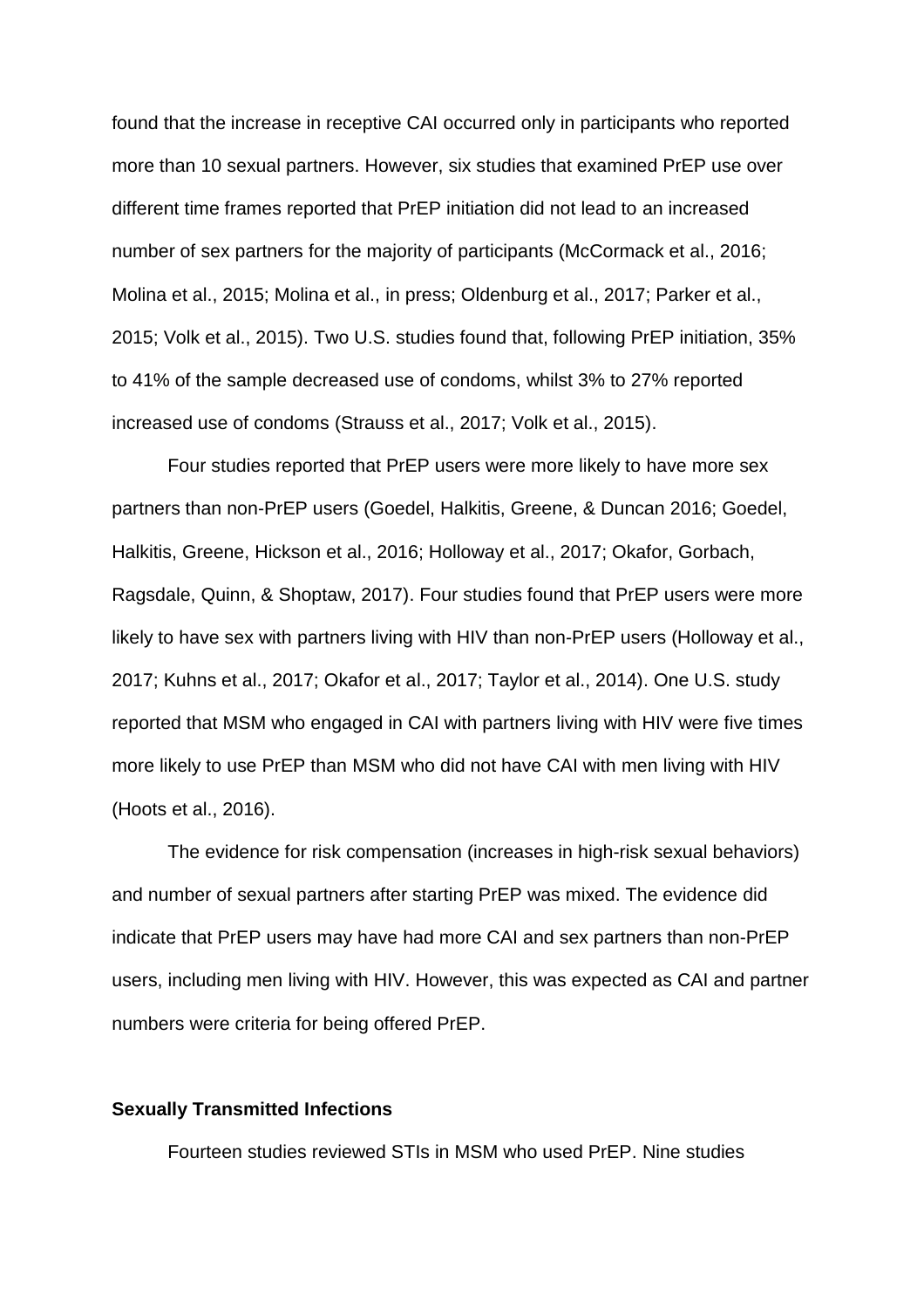reported an overall STI incidence estimate for PrEP users, which ranged from 20% to 66% (Bien, Patel, Blackstock, & Felsen, 2017; Chan, Mena, et al., 2016; Doblecki-Lewis et al., 2017; Hosek et al., 2017; Liu et al., 2016; Marcus et al., 2016; McCormack et al., 2016; Molina et al., 2015; Volk et al., 2015). The lowest rate (20%) was from a U.S. study with a relatively small number of PrEP users and 66% was from a study of YMSM. Only six studies examined specific STIs, and the majority identified the most common infections as chlamydia and gonorrhea (Daughtridge, Conyngham, Ramirez, & Koenig, 2015; Deutsch et al., 2015; Hosek et al., 2013; McCormack et al., 2016; Molina et al., 2015; Molina et al., in press; Volk et al., 2015). The wide range of STI incidence reflected heterogeneity of study populations, but all found a high STI burden in MSM at high risk of HIV acquisition.

Hoots et al. (2016) found that MSM who had been diagnosed with an STI in the previous year were more likely to use PrEP than MSM who had not had an STI in the previous year, but this finding should be expected, as an STI in the previous year was a clinical indicator for PrEP. Another U.S. study reported that STI diagnosis in the previous year was associated with PrEP use (Holloway et al., 2017). A U.S. cohort study reported that, 1 year after PrEP initiation, diagnosis of urethral gonorrhea and rectal chlamydia increased, but all other STIs/sites remained stable (Marcus et al., 2016). Another U.S. cohort study reported that, following PrEP initiation, overall STI incidence at 6 months was 30% and increased to 50% at 12 months (Volk et al., 2015). Cohort studies were limited by not having control groups to determine if STI increases were directly related to PrEP use. In contrast, two RCTs, which analyzed the efficacy of PrEP, reported that, during study follow-up, PrEP and control groups showed no significant differences in STI rates (McCormack et al., 2016; Molina et al., 2015). The evidence suggests that MSM using PrEP had a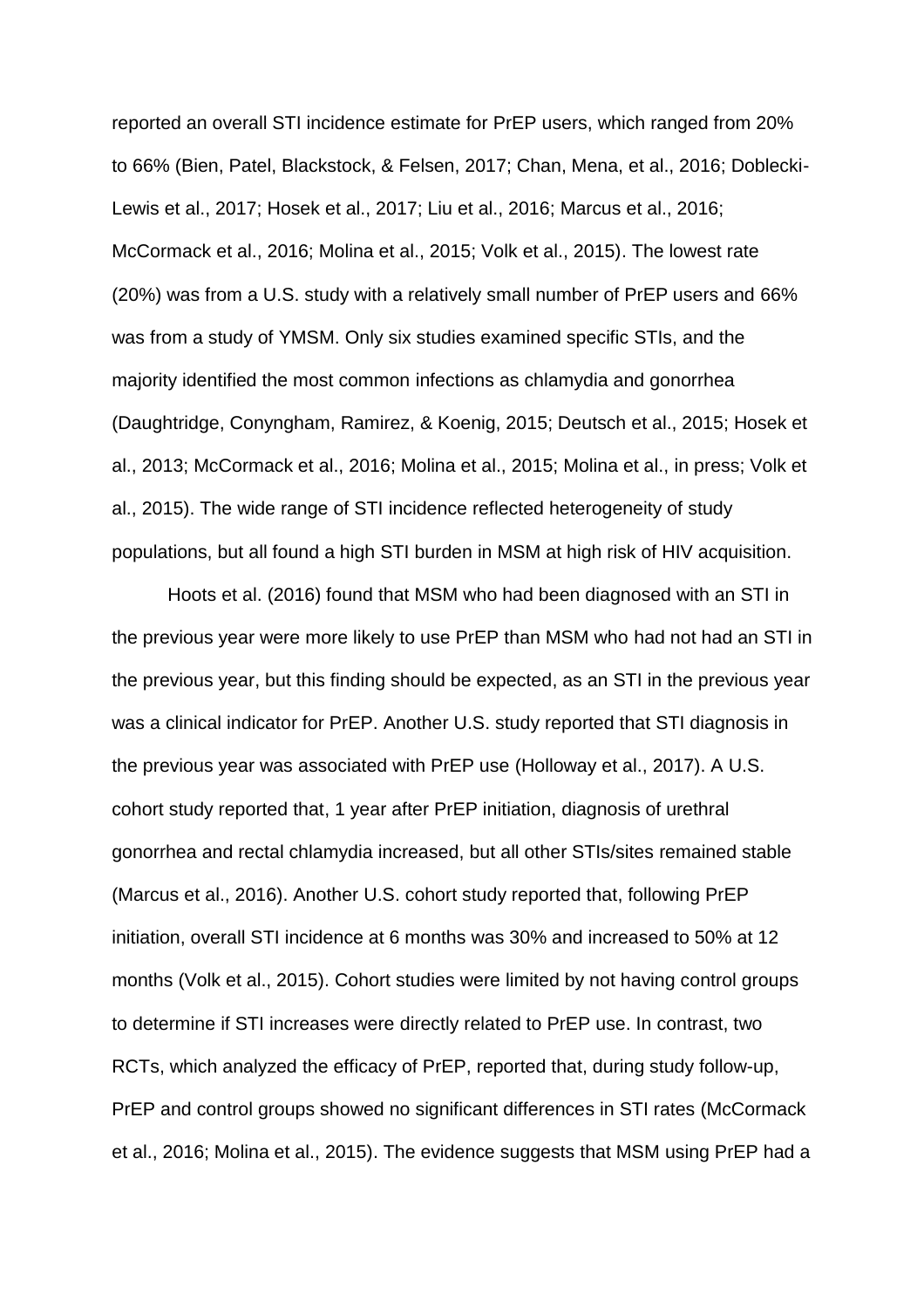high burden of other STIs, but there was limited evidence to suggest that PrEP use increased or reduced STI incidence.

# **PrEP Adherence**

Eleven studies examined levels of PrEP adherence, using single- or combined-monitoring methods, ranging from self-report to blood tests. Ten studies examined continuous dosing regimens, in which adherence was defined as taking four or more pills per week. Four studies monitored PrEP levels via blood tests and reported that, 24 weeks after staring PrEP, 20% to 84% of the sample had drug levels equivalent to 4 or more pills per week (Hosek et al., 2017; Hosek et al., 2013; Liu et al., 2016; Mayer et al., 2017). Two of these studies reported that, 48 weeks after starting PrEP, 34% to 80% of the sample had adequate drug levels (Hosek et al., 2015; Liu et al., 2016). The studies that reported lower adherence levels of 20% to 55% at week 24, and 34% at week 48, only examined PrEP use in YMSM (Hosek et al., 2015; Hosek et al., 2013). In contrast, the two studies that had non-specific age samples reported an adherence level at week 24 of more than 80% (Liu et al., 2016; Mayer et al., 2017).

Six studies used self-report to monitor PrEP use, in which three reported overall adherence of 80% to 90% (Chan, Mena, et al., 2016; Daughtridge et al., 2015; Liu et al., 2016). A study that examined potential and actual use of PrEP in the cycle of change found that 98% of the sample using PrEP reported taking more than four doses per week (Parsons et al., 2017). Two studies reported that, at 6 months of PrEP use, participants reported taking 20 to 27 daily doses in the previous 30 days (Hosek et al., 2013; Montgomery et al., 2016). In contrast, Storholm et al. (2017) reported that, after using PrEP for 3 months, their sample had taken 5.5 doses a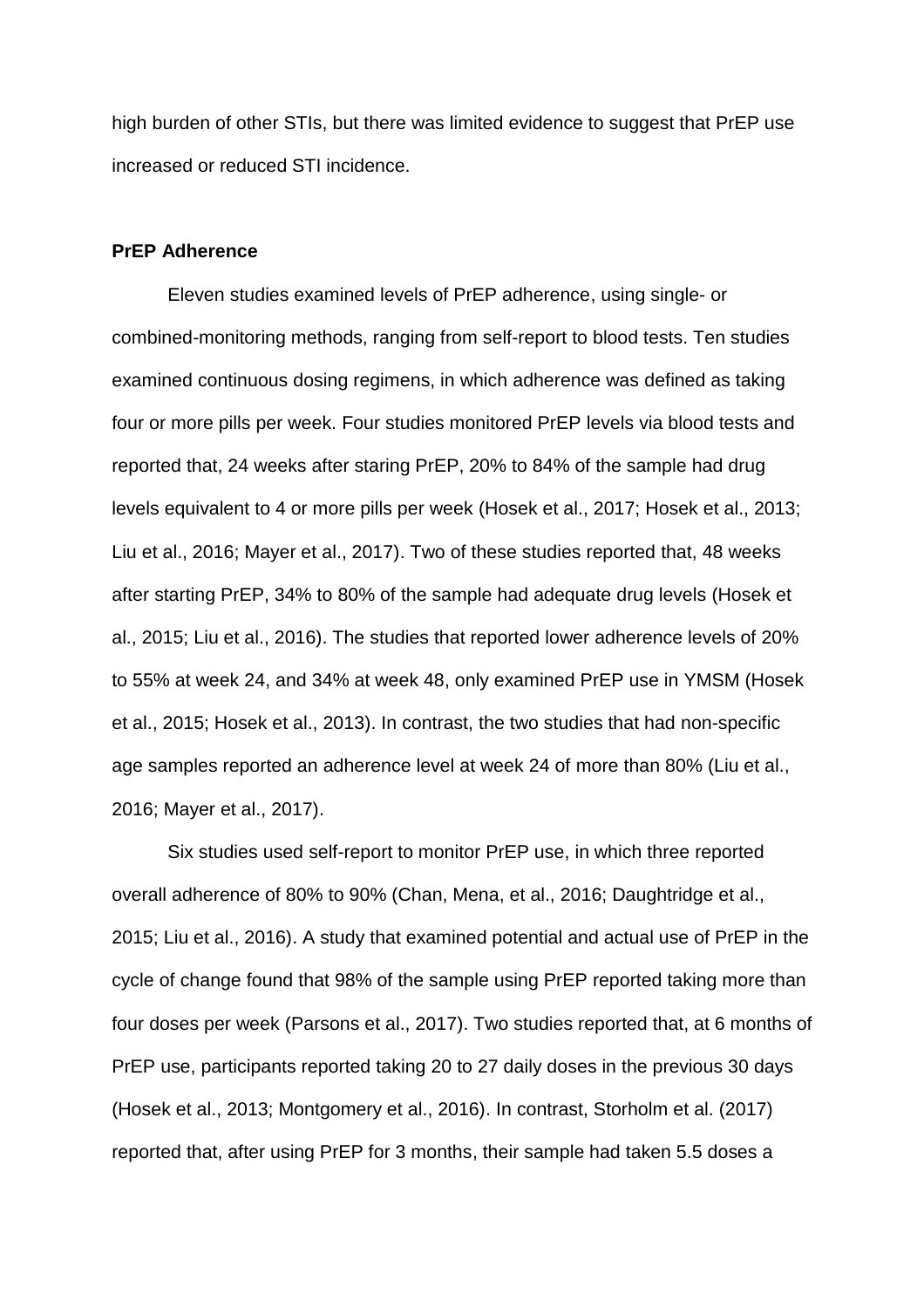week on average. Three studies used pill counting as a monitoring mechanism and reported an adherence level of 80% to 92% (Liu et al., 2016; Marcus et al., 2016; Mayer et al., 2017).

Two studies used two or more monitoring strategies and found that an adherence level of more than 80% was consistent between self-report and blood testing (Liu et al., 2016; Mayer et al., 2017). However, Hosek et al. (2013) found that participants reported high adherence levels, but blood monitoring indicated that a small minority had adequate drug levels to evidence effective adherence. Studies showing consistent adherence had generalized MSM samples; inconsistent reporting was found in studies of YMSM, ages 18 to 22.

Only three articles examined episodic PrEP dosing. Recommended dosing in these studies was two pills 2 to 24 hours before sex, a third pill 24 hours after the first dose, and a fourth pill 24 hours later. Two reported that about half fully adhered and a quarter partially adhered to the regimen (Molina et al., 2015; Molina et al., in press). Molina et al. (2015) reported that 28% of their sample used 15 pills per month on average. In contrast, Molina et al. (in press) reported that 70% of their sample had detectable drug levels 6 months after starting PrEP. Sagaon-Teyssier et al. (2016) found that 59% of their sample fully adhered to the dosing schedule; 41% used a sub-optimal dosing regimen. In contrast, Molina et al. (in press) reported that 9% of their sample did not use PrEP consistently at their last sexual encounters. The majority of episodic PrEP users adhered to the regimen, but the evidence was not as strong as for continuous regimens.

Fourteen studies examined biopsychosocial factors that could affect adherence; the majority of evidence came from continuous regimens. Six studies examined patient-related lifestyle factors. Two found that 27% to 47% of participants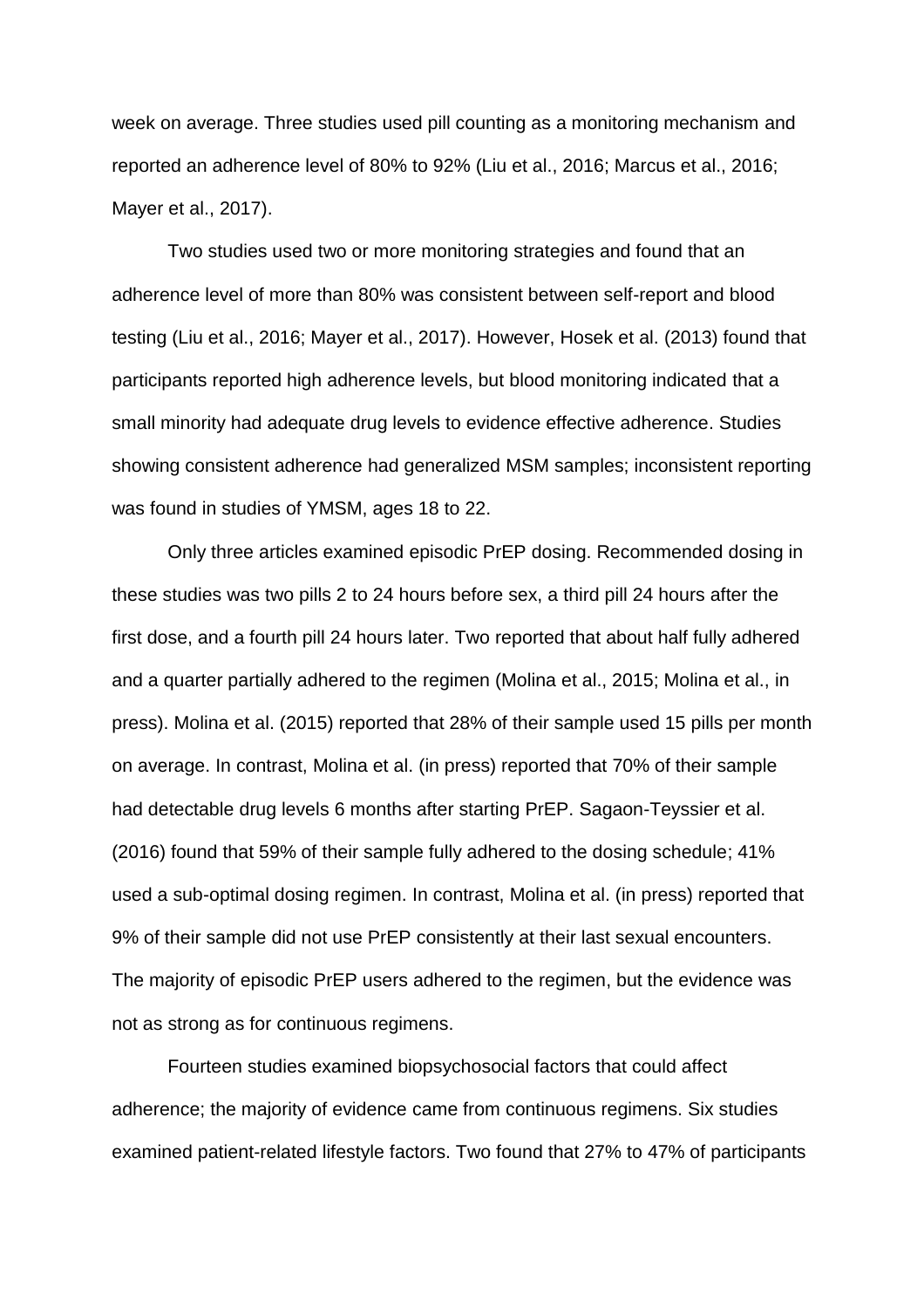forgot to take pills because of busy schedules and 28% to 50% simply forgot to take some doses (Hosek et al., 2017; Hosek et al., 2013). Three studies reported that 27% to 60% of participants didn't take doses when away from home (Gilmore et al., 2013; Hosek et al., 2017; Hosek et al., 2013). Three studies examined elements of substance use; two reported that alcohol use had a negative impact on PrEP adherence (Storholm et al., 2017; Taylor et al., 2014) and two reported that stimulant drugs were related to non-adherence (Oldenburg et al., 2016; Storholm et al., 2017).

A study from Canada examined mental health and substance use in men being processed for initial PrEP consultation and reported problematic alcohol use (38%), problematic drug use (35%), and/or a mental health diagnosis (41%; Tan, Leon-Carlyle, Mills, Moses, & Carvalhal, 2016). One study reported that symptoms of depression in participants contributed to missed doses of PrEP (Taylor et al., 2014). In contrast, five studies stated that a fundamental reason to use PrEP was to remove the fear of contracting HIV (Hojilla et al., 2016; Holloway et al., 2017; Hosek et al., 2013; Malone et al., 2017; Mimiaga et al., 2014). Overall, mixed factors were related to individual PrEP user adherence.

Five studies examined social and economic factors and reported that participants had a fear of being stigmatized by social supports if they knew the participant was on PrEP (Arnold et al., 2017; Collins et al., 2017; Hosek et al., 2017; Storholm et al., 2017; Taylor et al., 2014). One study reported fear of being judged as promiscuous by community peers (Collins et al., 2017). Storholm et al. (2017) stated that 10% of their sample had experienced stigma from other gay men because of using PrEP. In contrast, Hosek et al. (2017) reported that only 2.5% of their sample had missed doses because they did not want others to know they were taking PrEP.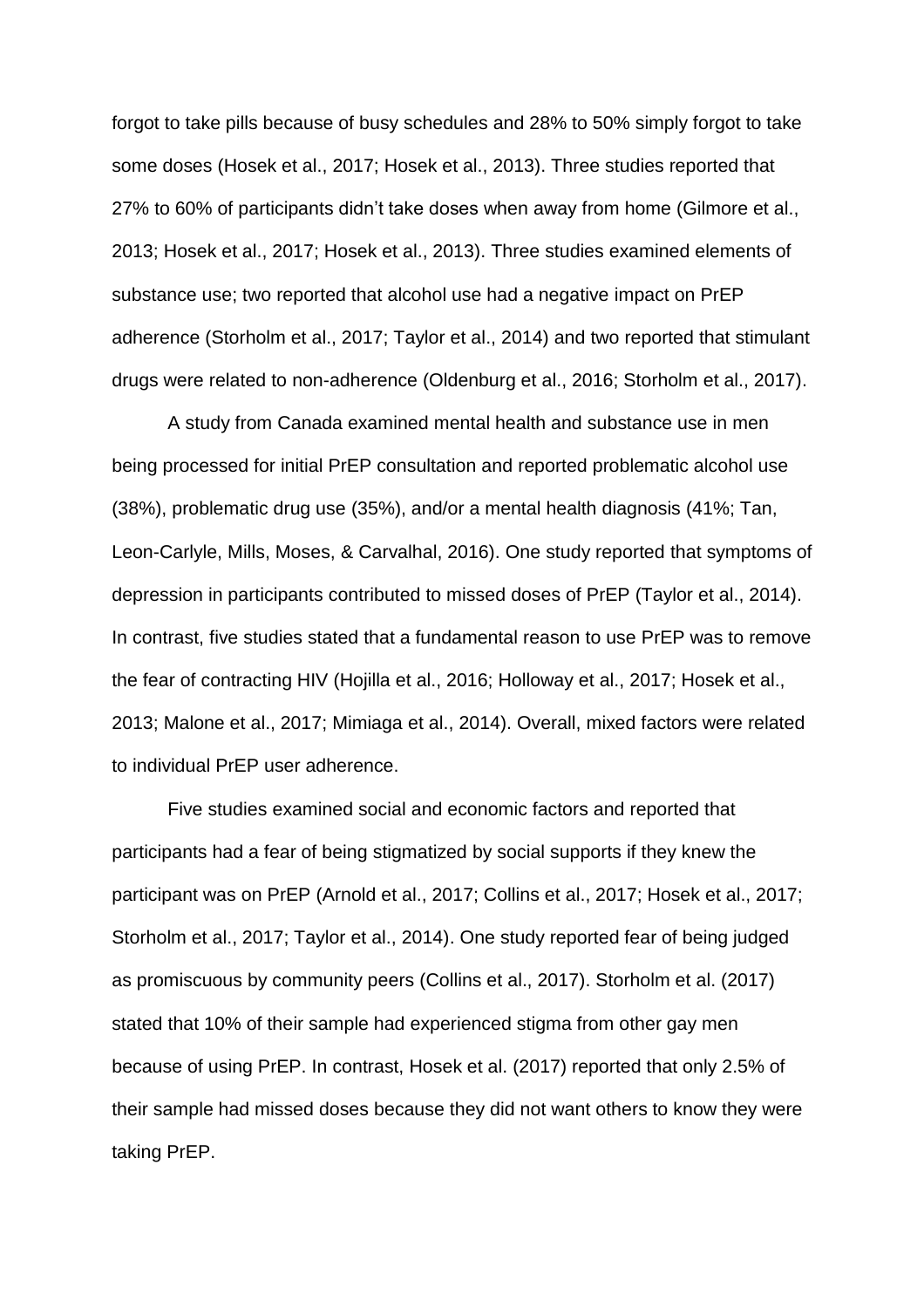Three U.S. studies reported that lack of affordable health care was a barrier for some men (Chan, Mena, et al., 2016; Doblecki-Lewis et al., 2017; Taylor et al., 2014). Three studies reported that some of participants had reservations about discussing PrEP use with health care providers for fear of stigma associated with risky sexual behavior and HIV medication (Collins et al., 2017; Eaton et al., 2017; Taylor et al., 2014). The evidence indicated that fear of stigma from peers, health care providers, and health care barriers impacted PrEP uptake, but evidence was limited related to its influence on PrEP adherence.

Five studies examined the impact of side effects on PrEP adherence. Three reported that up to 11% of their samples experienced side effects when taking PrEP (Liu et al., 2016; McCormack et al., 2016; Molina et al., in press). McCormack et al. (2016) reported that 8% of their sample missed doses due to side effects, most commonly nausea and headache. A U.S. study of YMSM reported that 4.5% of the sample intentionally missed doses to avoid side effects (Hosek et al., 2017). In contrast, Arnold et al. (2017), in a small sample, found a majority of participants had no side effects from PrEP and only 2 missed doses because of potential side effects. Overall, the evidence suggests that adherence was affected by side effects in a minority of PrEP users, but particularly in YMSM.

Six studies examined factors that facilitated optimal adherence to PrEP. Three reported an established daily routine as one of the most effective facilitators for adherence (Gilmore et al., 2013; Parker et al., 2015; Taylor et al., 2014); two found that being on other medications facilitated daily doses of PrEP (Gilmore et al., 2013; Taylor et al., 2014). Six studies examined adherence prompts and props: three studies reported the use of prompts (e.g., daily texts, alarms) improved adherence (Parker et al., 2015; Storholm et al., 2017; Taylor et al., 2014) and three found that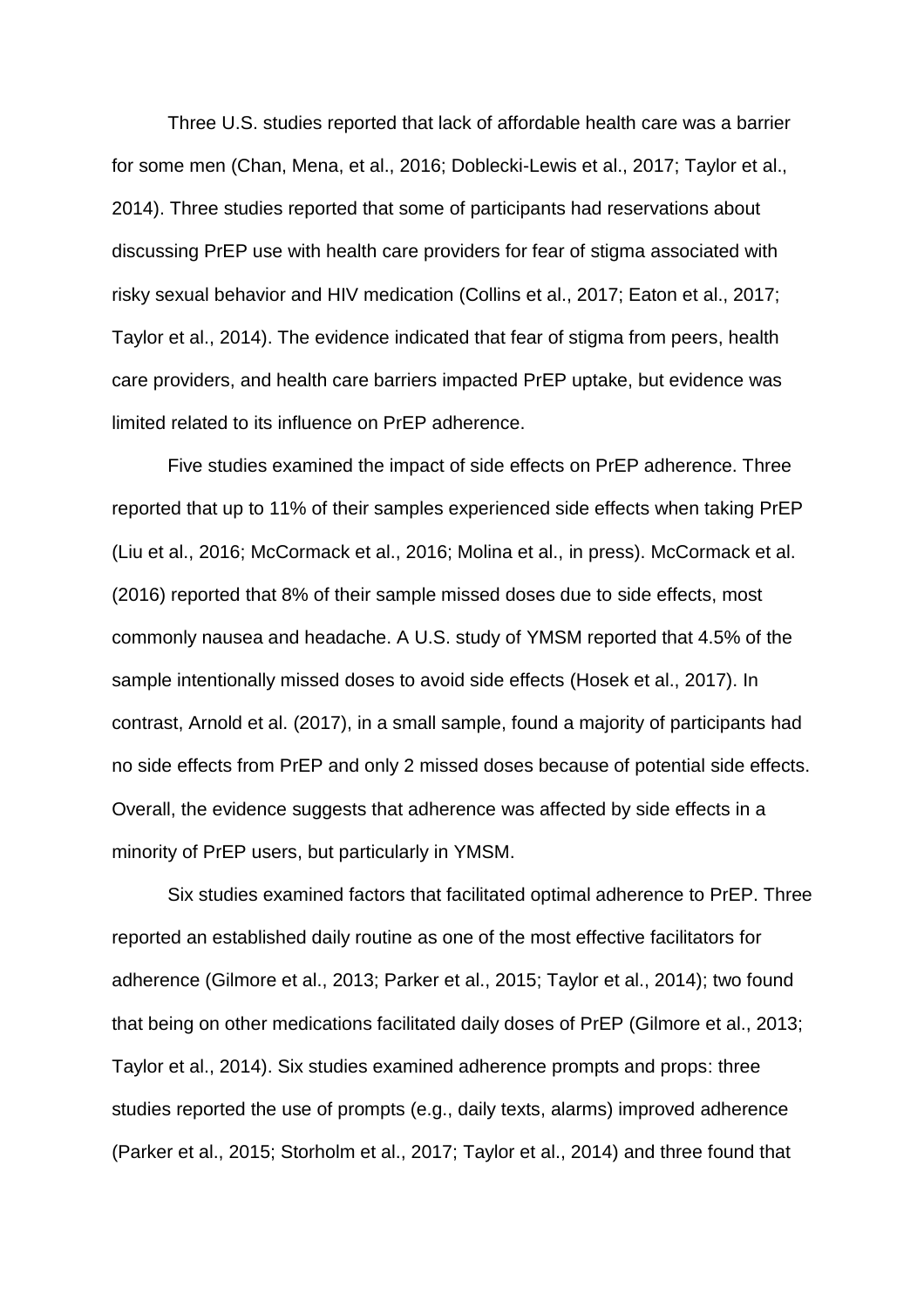some PrEP users found pill boxes useful (Gilmore et al., 2013; Parker et al., 2015; Storholm et al., 2017), but Gilmore et al. (2013) also reported that some participants did not find pill boxes helpful.

Sagaon-Teyssier et al. (2016) found that PrEP, in combination with other HIV prevention strategies, promoted adherence to dosing regimens, and Raifman et al. (2017) reported that a brief PrEP education intervention resulted in a 150% increase in PrEP use compared to PrEP awareness and previous PrEP use prior to education. Another facilitator was related by users who engaged in high-risk sexual behavior and viewed PrEP as a "necessity" to reduce HIV risk. The overall evidence did not indicate that one specific factor promoted optimal adherence, but adherence prompts, structured adherence support, and education might be beneficial.

## **Discussion**

To our knowledge, this was the first systematic review to analyze MSM PrEP use and medication adherence in high-income countries. Other literature reviews (Huang et al., 2018; Pinto, Berringer, Melendez, & Mmeje, 2018; Sidebottom, Ekstrom, & Stromdahl, 2018; Traeger et al., 2018; Young & McDaid, 2014) examined PrEP efficacy, sexual behavior, and medication adherence, but did not provide indepth behavioral analyses of PrEP use among MSM.

We used the ABC framework (Meaden et al., 2014) to structure and synthesize evidence of behavioral processes in MSM PrEP use. The main strength of this approach was that it allowed a wide range of complex evidence to be synthesized into a three-stage process. Sexual behavior was congruent with the three ABC stages. Men who initiated PrEP used it as an additional HIV risk reduction strategy and engaged in varied high-risk sexual behaviors (Antecedents). Following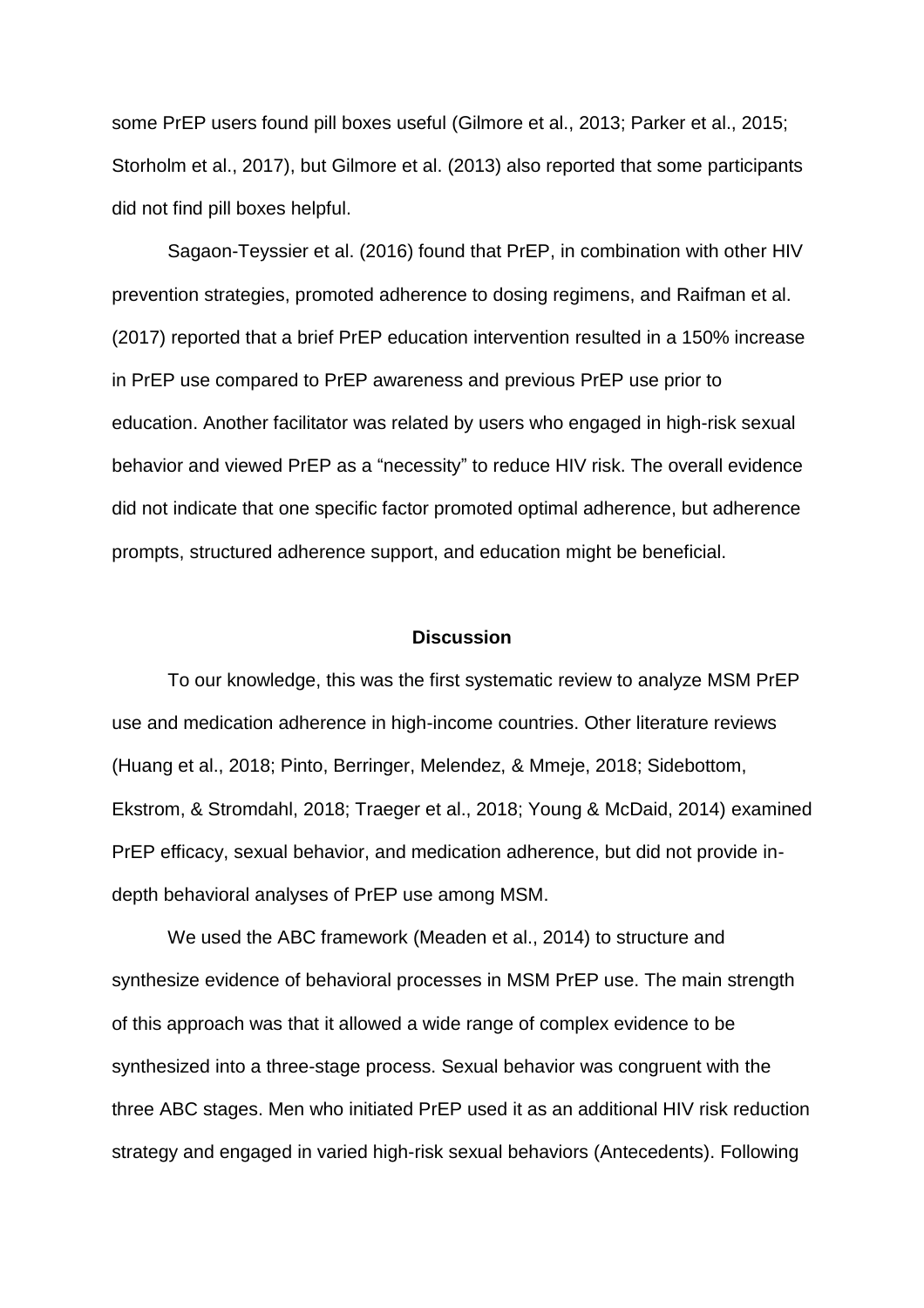PrEP initiation, users were likely to continue high-risk sexual activity (Behaviors) in comparison to non-users. There was mixed evidence on whether PrEP initiation was substantially associated with risk compensation, but some MSM subgroups saw PrEP as an opportunity to reduce consistent condom use (Consequences).

The evidence for changes in sexual behavior (risk compensation) following PrEP use is complex. As in a systematic review of PrEP efficacy (Huang et al., 2018), we did not find consistent increases in sex partners or CAI and there was a lack of evidence to indicate an increase in STI diagnoses. However, another systematic review concluded that PrEP use was associated with increased sex without condoms and diagnoses of STIs, particularly a significant increase in rectal chlamydia (Traeger et al., 2018).

Two studies in our review suggested that there were increases in higher risk behaviors in a subgroup of PrEP users. Overall, this reflected limitations in assessing changes in sexual behavior in observational studies. First, PrEP users were likely to engage in high-risk sexual activity prior to PrEP initiation and to continue those behaviors. Second, before and after observational studies cannot control for secular change and social desirability biases in reporting high-risk behaviors on or off PrEP. Further research is required to investigate if risk compensation and STI diagnosis are associated with PrEP uptake.

We found that a minority (<10%) of MSM were using PrEP, but this was with limitations in non-representative samples with clear geographic heterogeneity in PrEP use and mixed quality. There was a lack of substantive data on the population level of MSM PrEP use in high-income countries and studies examining prevalence estimates were limited by heterogenous sampling.

A systematic review of PrEP implementation in the United States found health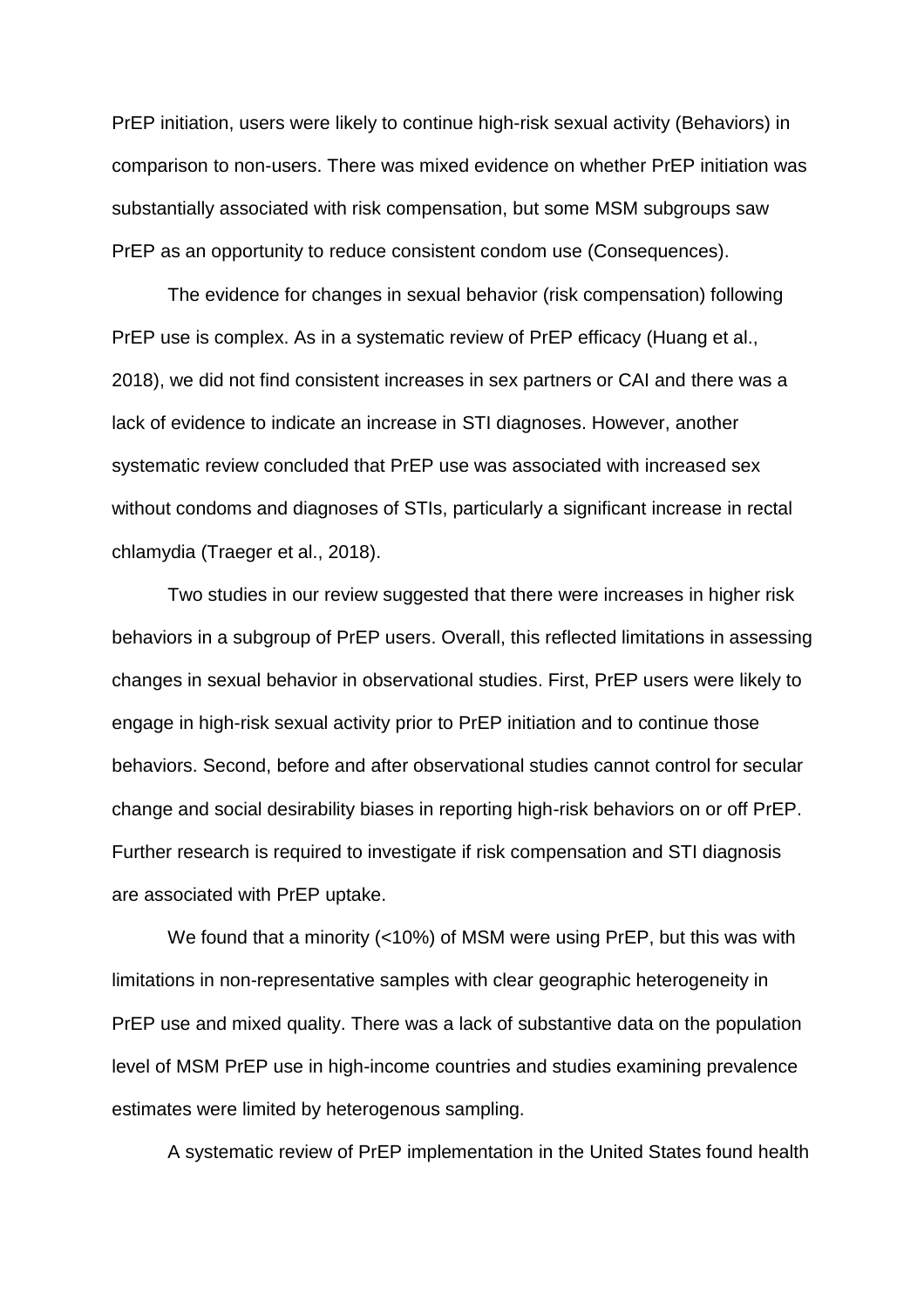care system barriers affecting uptake, including PrEP-related stigma and financial capability, which was non-equitable across races/ethnicities (Pinto et al., 2018). This study was congruent with findings in our review, but we found challenges when engaging young and racial/ethnic minority MSM in PrEP uptake and adherence. The barriers for YMSM are of concern if they have limited financial capability to pay for PrEP and if the health care system limits PrEP provision. There is a need to systematically monitor HIV incidence, PrEP uptake, and retention disaggregated by age and race/ethnicity in different geographic settings. This should be coupled with well-designed MSM studies to ensure equitable access to PrEP.

A systematic review found that MSM PrEP users of continuous and episodic dosing regimens had high levels of medication adherence (Sidebottom et al., 2018), which was consistent with our findings. However, a limited evidence base suggested that substance users and those with mental health diagnoses may have higher levels of non-adherence. Substance use by MSM is particularly important, as gay and bisexual men are three times more likely to use illicit drugs than heterosexuals (Office for National Statistics, 2014). In particular, there are growing concerns about MSM who combine drugs with sex (Maxwell, Shahmanesh, & Gafos, 2019).

Chemsex is the intentional use of psychoactive drugs to facilitate or enhance sex. A systematic review reported that up to 13% of MSM engaged in chemsex, which often results in high rates of CAI, multiple sex partners, partners of unknown HIV status, and injecting drug use (Maxwell et al., 2019). In a study of intended PrEP use, chemsex participants reported their drug use would negatively impact PrEP adherence and choice of dosing regimen would depend on frequency of drug use (Closson, Mitty, Malone, Mayer, & Mimiaga, 2018). The use of PrEP by substance users may be a viable HIV risk reduction strategy, but further research is required to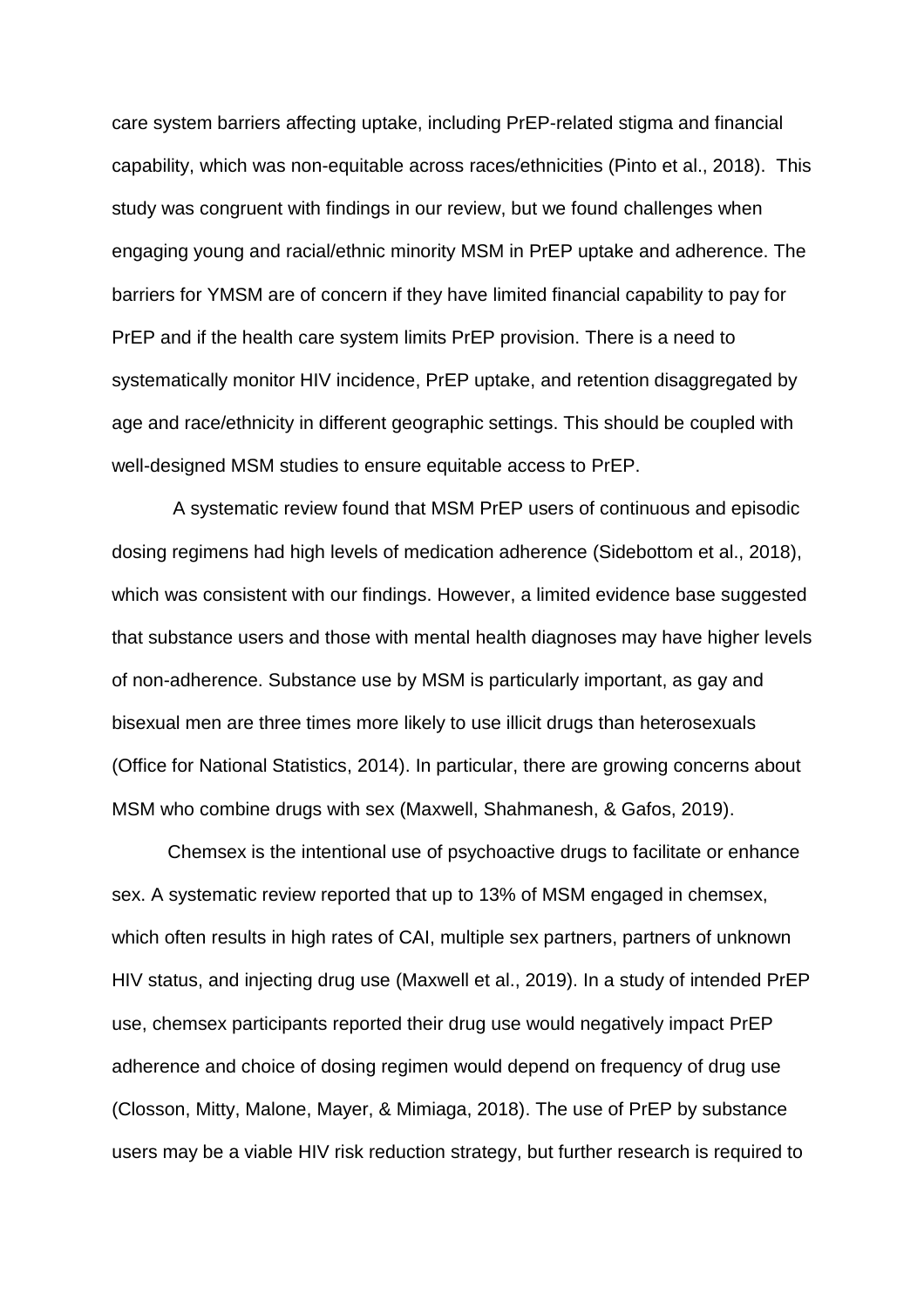examine PrEP use in substance users and the impact on adherence. Overall, further investigations are needed to explore PrEP medication adherence in specific MSM populations.

To overcome barriers to adherence, it is important to examine what influences non-adherence. A systematic review of non-PrEP medication adherence in uninfected MSM reported that about 80% adhered to their medications, but barriers included forgetting, being away from home, and changes in daily routine (Liu et al., 2014); their findings were consistent with our study, which found high adherence levels, but that daily logistics contributed to non-adherence.

A specific influence for PrEP adherence was the user's perception of stigma from community peers and health care providers. A systematic review from the United States reported that potential health care provider stigma related to HIV, PrEP, and same-sex behavior could keep high-risk individuals from starting PrEP (Pinto et al., 2018). Our findings were similar to Liu et al. (2014), who found that an established daily routine and pill boxes could promote adherence. However, limited research has examined facilitators of PrEP adherence in high-risk MSM.

#### **Strengths and Limitations**

Our review was strengthened by a clear search protocol and well-established frameworks to structure and analyze the wide array of evidence. Use of the ABC framework provided a clear and simple model to understand behavioral processes of MSM PrEP use. Our review was limited by a lack of clear sampling frameworks and the heterogenous nature of samples across studies. In addition, we only included studies that were fully published in English.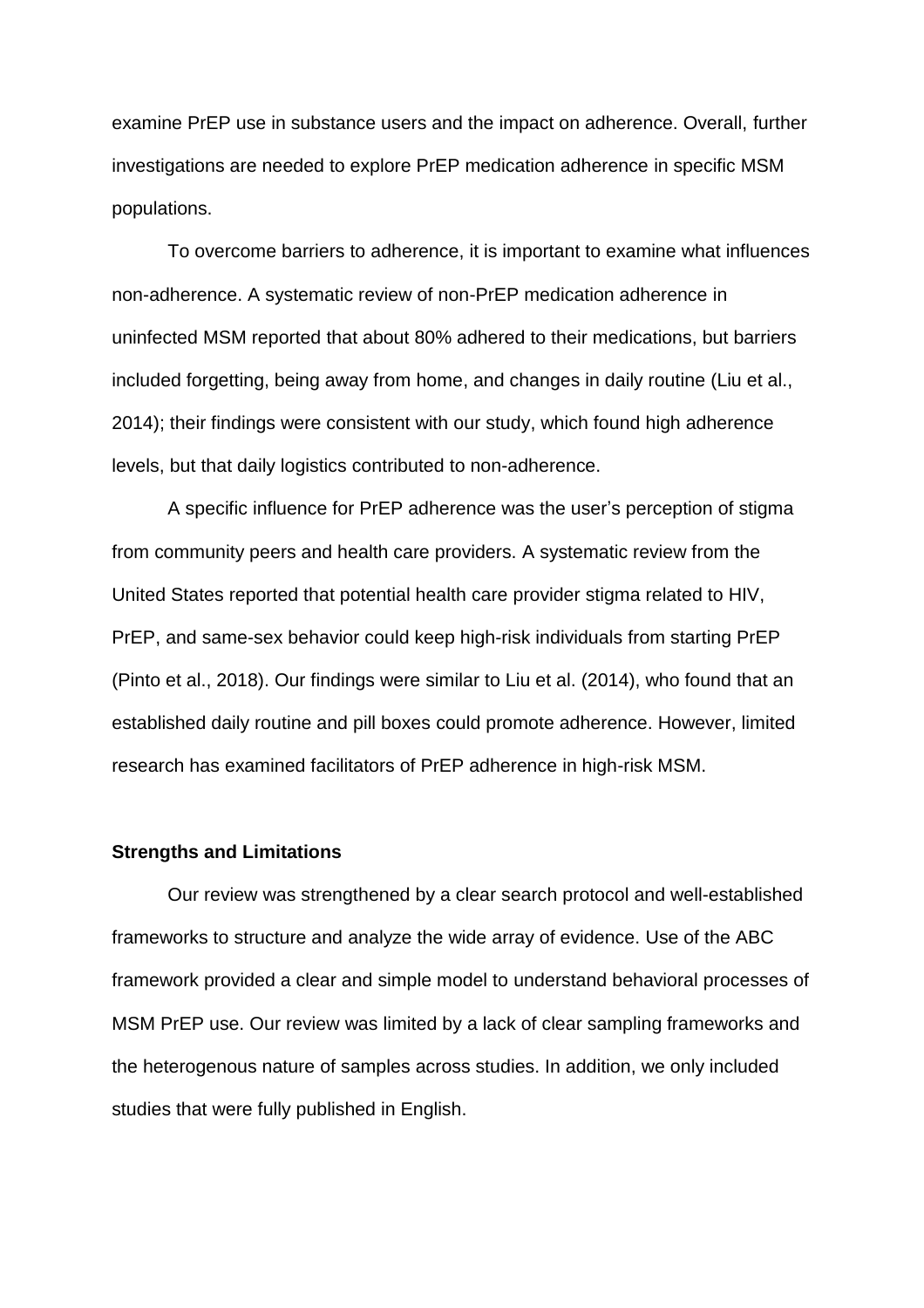# **Research Recommendations**

To better understand PrEP use by MSM in high-income countries, research in the following areas is recommended: (a) Examine prevalence estimates and patterns of PrEP use by age and race/ethnicity in different countries to ensure equitable access; (b) Examine changes in sexual behavior and diagnosis of STIs after PrEP initiation; and (c) Explore barriers and facilitators for PrEP uptake and adherence in high-risk MSM. As PrEP is an effective HIV risk reduction strategy and increasingly available in high-income countries, research in these areas would provide a foundation for evidence-based policy.

# **Conclusion**

A minority of MSM in high-income countries use PrEP, but it appears to have increased in line with increasing availability. MSM who use PrEP were more often those who engaged in high-risk sexual behavior, but some users changed sexual behavior as a result of starting PrEP. MSM had high medication adherence levels but specific high-risk groups had a lower uptake, were less adherent, and might have been at higher risk of HIV acquisition. As PrEP is increasingly available, it is important to understand what facilitates PrEP uptake and supports adherence for MSM at higher risk of acquiring HIV. Finally, there is a specific need for research to explore episodic use of PrEP.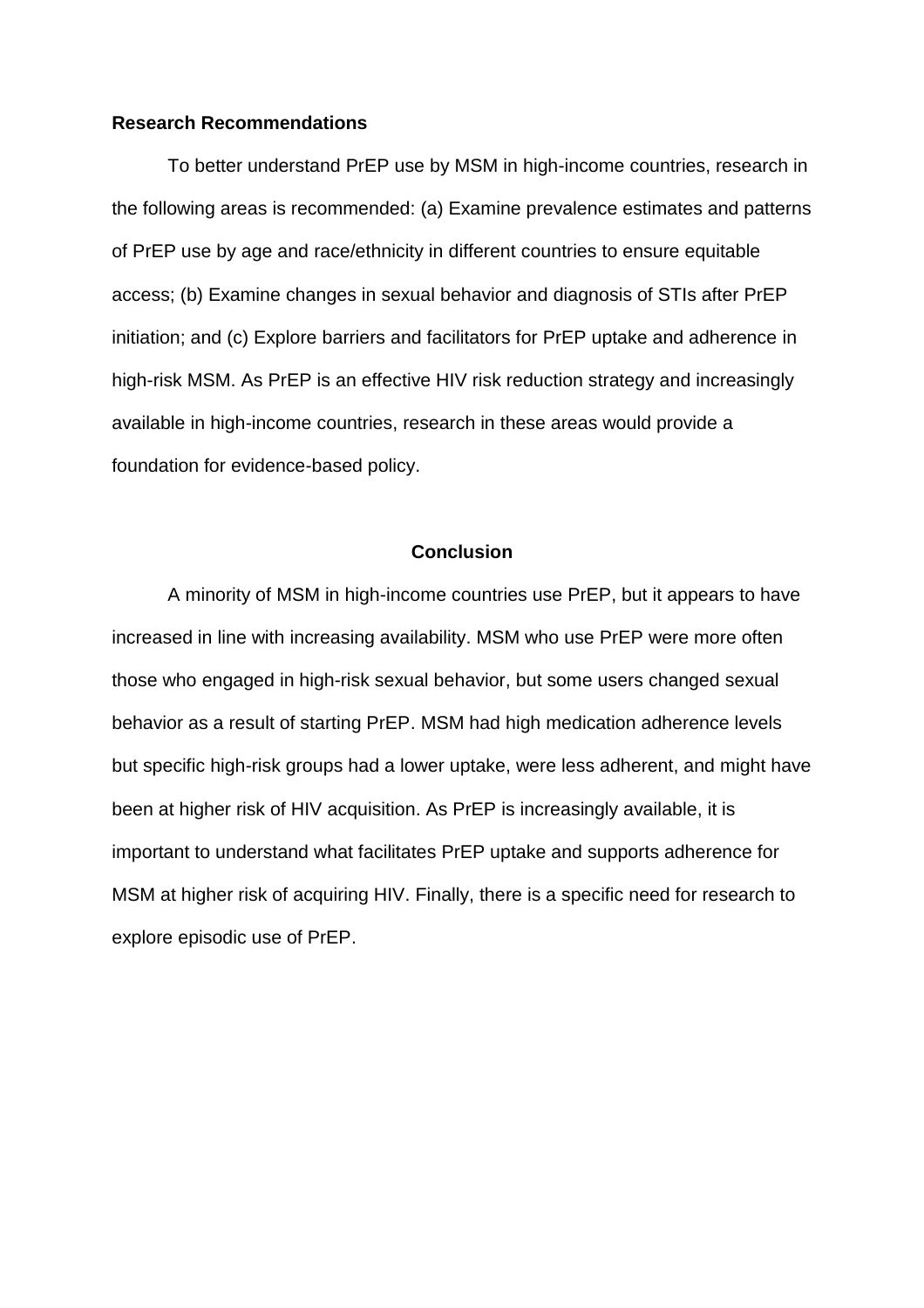#### **References**

Arnold, T., Brinkley-Rubinstein, L., Chan, P. A., Perez-Brumer, A., Bologna, E. S., Beauchamps, L., . . . Nunn, A. (2017). Social, structural, behavioral and clinical factors influencing retention in pre-exposure prophylaxis (PrEP) care in Mississippi. *Plos One, 12*(2). doi:10.1371/journal.pone.0172354

Bauermeister, J. A., Meanley, S., Pingel, E., Soler, J. H., & Harper, G. W. (2014). PrEP Awareness and perceived barriers among single young men who have sex with men. *Current HIV Research, 11*(7), 520-527. doi:10.2174/1570162X12666140129100411

- Bien, C., Patel, V., Blackstock, O., & Felsen, U. (2017). Reaching key populations: PrEP uptake in an urban health care system in the Bronx, New York. *AIDS & Behavior, 21*(5), 1309-1314. doi:10.1007/s10461-016-1663-8
- Blumenthal, J., & Haubrick, R. (2014) Risk compensation in PrEP: An old debate emerges yet again. *Virtual Mentor, 16*(11), 909-915. doi:10.1001/virtualmentor.2014.16.11.stas1-1411
- Castro, D. R., Quatremere, G., Sagaon-Teyssier, L., Le Gall, J. M., Preau, M., Suzan-Monti, M., & Spire, B. (2017). Informal pre-exposure prophylaxis use in France: Results from the Flash PrEP survey (2014). *HIV Medicine, 18*(4), 308-310. doi:10.1111/hiv.12419
- Centers for Disease Control and Prevention. (2017). *HIV Surveillance Report.* Retrieved from [http://www.cdc.gov/hiv/library/reports/hiv-surveillance.html.](http://www.cdc.gov/hiv/library/reports/hiv-surveillance.html)

Centers for Disease Control and Prevention. (2014). *Pre-exposure prophylaxis for HIV prevention.* Retrieved from [https://www.cdc.gov/hiv/pdf/PrEP\\_fact\\_sheet\\_final.pdf](https://www.cdc.gov/hiv/pdf/PrEP_fact_sheet_final.pdf) 

Chan, P. A., Glynn, T. R., Oldenburg, C. E., Montgomery, M. C., Robinette, A. E.,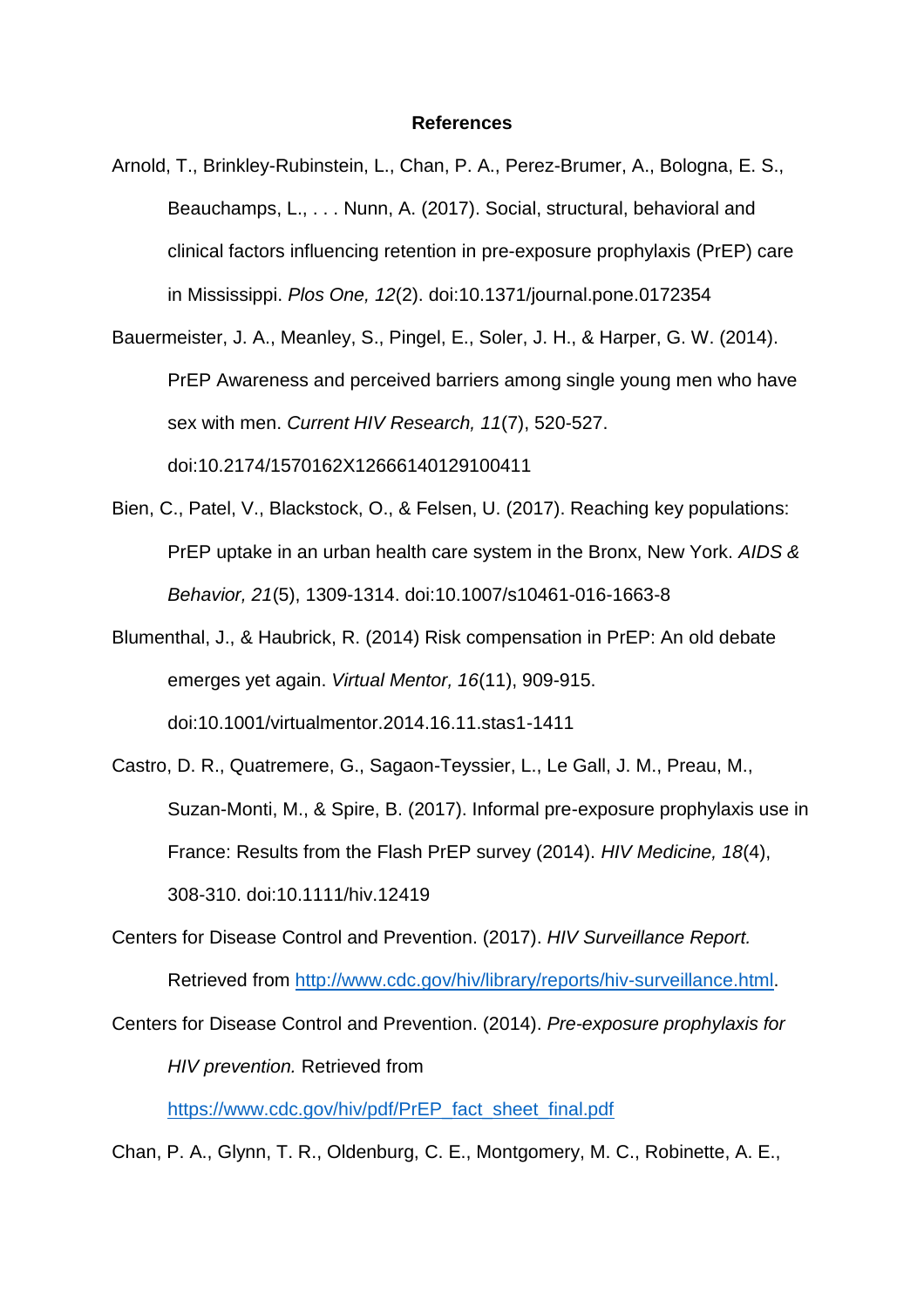Almonte, A., . . . Nunn, A. S. (2016). Implementation of preexposure prophylaxis for human immunodeficiency virus prevention among men who have sex with men at a New England sexually transmitted diseases clinic. *Sexually Transmitted Diseases, 43*(11), 717-723. doi:10.1097/olq.0000000000000514

Chan, P. A., Mena, L., Patel, R., Oldenburg, C. E., Beauchamps, L., Perez-Brumer, A. G., . . . Nunn, A. (2016). Retention in care outcomes for HIV pre-exposure prophylaxis implementation programmes among men who have sex with men in three US cities. *Journal of the International AIDS Society, 19*(1)*,* 731-734. doi:10.7448/ias.19.1.20903

Chen, Y.-H., Snowden, J., McFarland, W., & Raymond, H. (2016). Pre-exposure prophylaxis (PrEP) use, seroadaptation, and sexual behavior among men who have sex with men, San Francisco, 2004-2014. *AIDS & Behavior, 20*(12), 2791-2797. doi:10.1007/s10461-016-1357-2

Closson, E. F., Mitty, J. A., Malone, J., Mayer, K. H., & Mimiaga, M. J. (2018). Exploring strategies for PrEP adherence and dosing preferences in the context of sexualized recreational drug use among MSM: A qualitative study. *AIDS Care, 30*(2), 191-198. doi:10.1080/09540121.2017.1360992

Collins, S. P., McMahan, V. M., & Stekler, J. D. (2017). The impact of HIV preexposure prophylaxis (PrEP) use on the sexual health of men who have sex with men: A qualitative study in Seattle, WA. *International Journal of Sexual Health, 29*(1), 55-68. doi:10.1080/19317611.2016.1206051

Critical Appraisal Skills Programme. (2019). *CASP checklists.* Retrieved from <https://casp-uk.net/casp-tools-checklists/>

Daughtridge, G. W., Conyngham, S. C., Ramirez, N., & Koenig, H. C. (2015). I am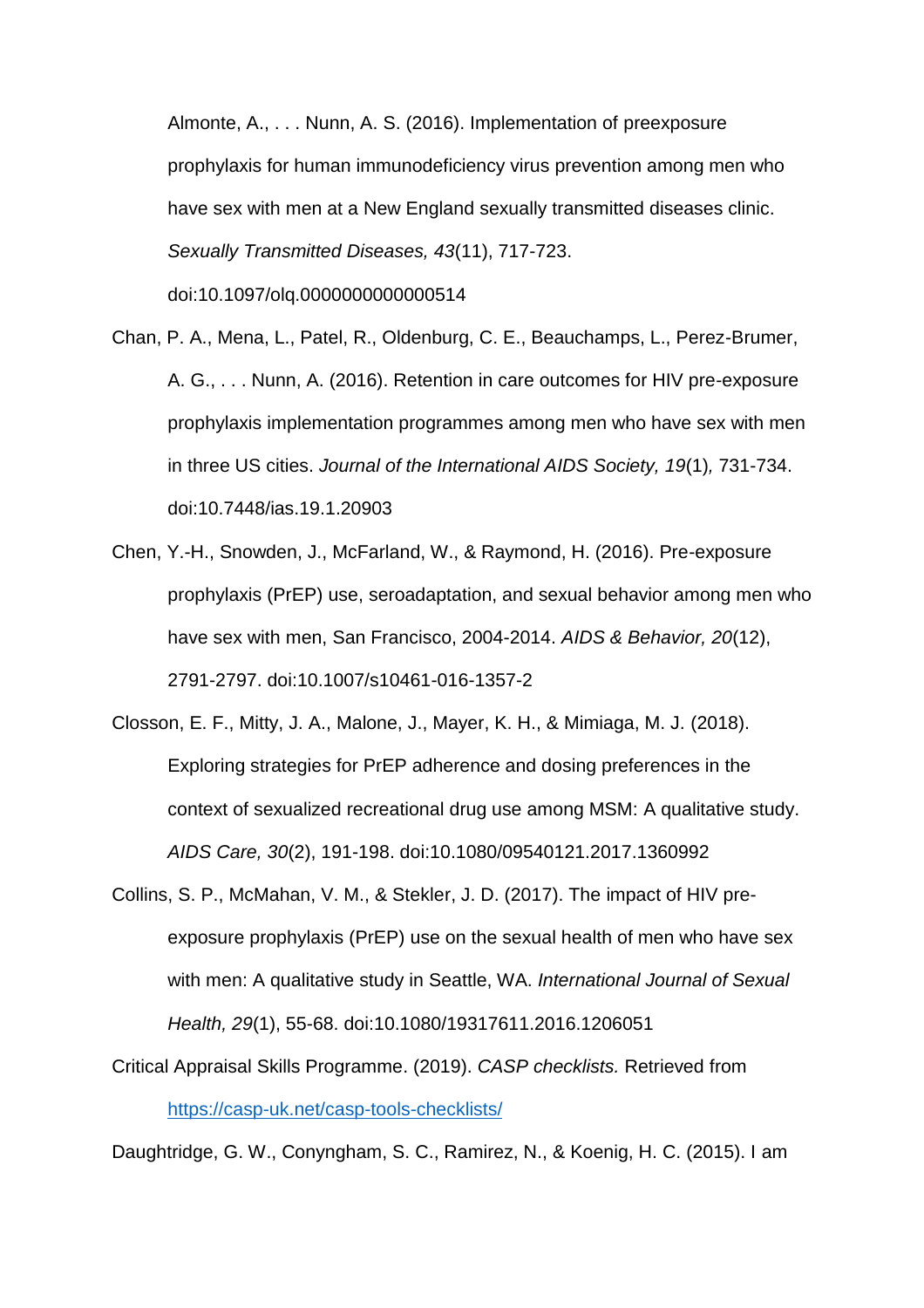men's health: Generating adherence to HIV pre-exposure prophylaxis (PrEP) in young men of color who have sex with men. *Journal of the International Association of Providers of AIDS Care, 14*(2), 103-107. doi:10.1177/2325957414555230

- Deutsch, M., Glidden, D., Sevelius, J., Keatley, J., McMahan, V., Guanira, J., . . . Grant, R. (2015). HIV pre-exposure prophylaxis in transgender women: A subgroup analysis of the iPrEx trial. *Lancet. HIV, 2*(12), e512-519. doi:10.1016/S2352-3018(15)00206-4
- Doblecki-Lewis, S., Liu, A., Feaster, D., Cohen, S. E., Cardenas, G., Bacon, O., . . . Kolber, M. A. (2017). Healthcare access and PrEP continuation in San Francisco and Miami after the US PrEP Demo Project. *Journal of Acquired Immune Deficiency Syndromes, 74*(5), 531-538. doi:10.1097/QAI.0000000000001236
- Eaton, L. A., Matthews, D. D., Driffin, D. D., Bukowski, L., Wilson, P. A., & Stall, R. D., (2017). A multi-US city assessment of awareness and uptake of preexposure prophylaxis (PrEP) for HIV prevention among Black men and transgender women who have sex with men. *Prevention Science, 18*(5), 505- 516. doi:10.1007/s11121-017-0756-6
- Effective Public Health Practice Project. (2019). *Quality assessment tool.* Retrieved from<https://merst.ca/ephpp/>
- European Centre for Disease Prevention and Control. (2017). *HIV/AIDS survelliance in Europe.* Retrieved from

http://www.euro.who.int/ data/assets/pdf file/0007/355570/20171127-[Annual\\_HIV\\_Report.pdf?ua=1](http://www.euro.who.int/__data/assets/pdf_file/0007/355570/20171127-Annual_HIV_Report.pdf?ua=1)

Eurosurveilliance (2018). *Special edition: HIV pre-exposure prophylaxis (PrEP).*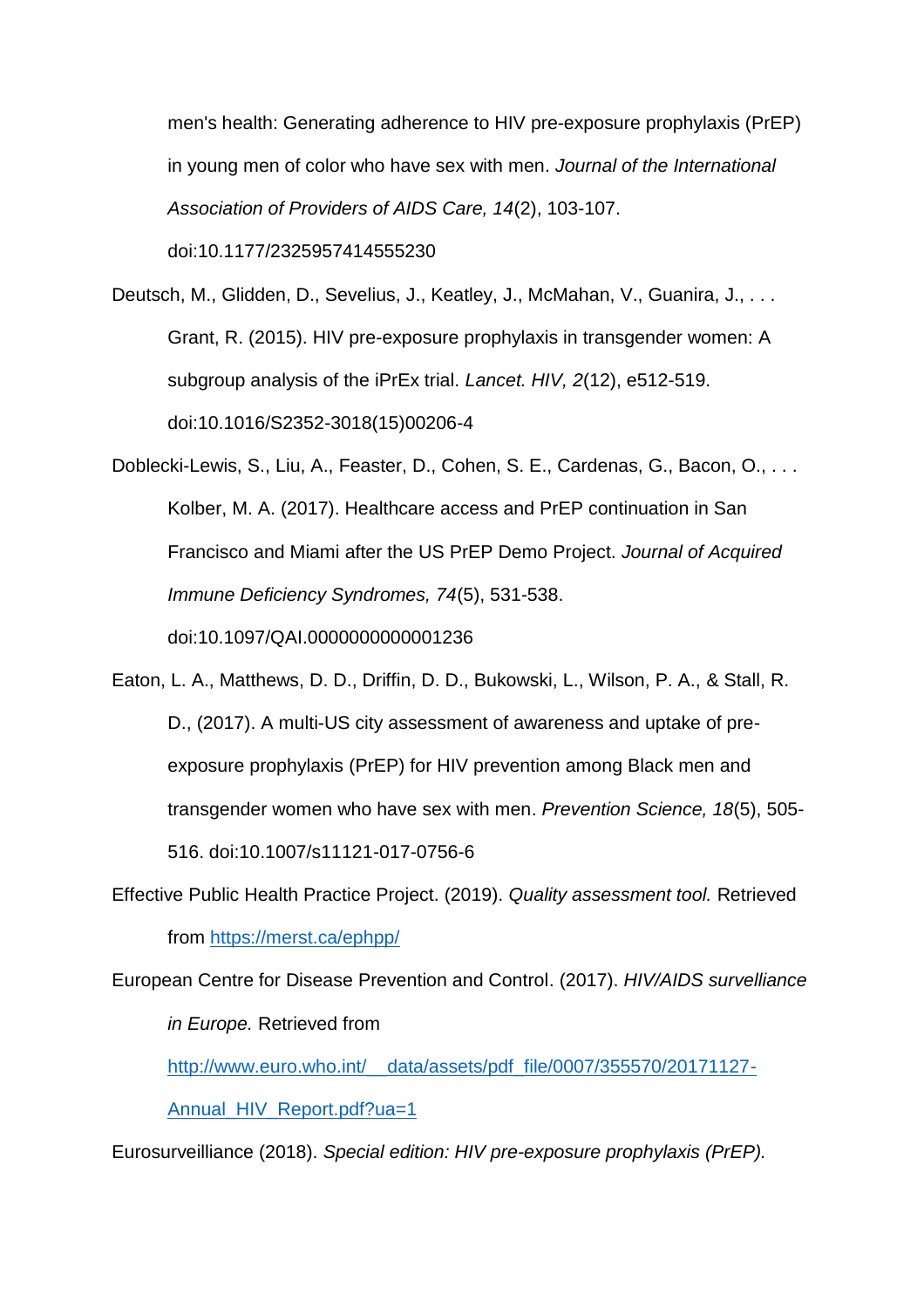Retrieved from [https://www.eurosurveillance.org/upload/site](https://www.eurosurveillance.org/upload/site-assets/imgs/Special_Issue_HIV_print.pdf)[assets/imgs/Special\\_Issue\\_HIV\\_print.pdf](https://www.eurosurveillance.org/upload/site-assets/imgs/Special_Issue_HIV_print.pdf)

- Gilmore, H., Liu, A., Koester, K., Amico, K., McMahan, V., Goicochea, P., . . . Grant, R. (2013). Participant experiences and facilitators and barriers to pill use among men who have sex with men in the iPrEx pre-exposure prophylaxis trial in San Francisco. *AIDS Patient Care and STDs, 27*(10), 560-566. doi:10.1089/apc.2013.0116
- Goedel, W., Halkitis, P., Greene, R., & Duncan, D. (2016). Correlates of awareness of and willingness to use pre-exposure prophylaxis (PrEP) in gay, bisexual, and other men who have sex with men who use geosocial-networking smartphone applications in New York City. *AIDS & Behavior, 20*(7), 1435- 1442. doi:10.1007/s10461-016-1353-6
- Goedel, W. C., Halkitis, P. N., Greene, R. E., Hickson, D. A., & Duncan, D. T. (2016). HIV risk behaviors, perceptions, and testing and preexposure prophylaxis (PrEP) awareness/use in Grindr-using men who have sex with men in Atlanta, Georgia. *Journal of the Association of Nurses in AIDS Care, 27*(2), 133-142. doi:10.1016/j.jana.2015.11.005
- Gupta, S., Lounsbury, D. W., & Patel, V. V. (2017). Low awareness and use of preexposure prophylaxis in a diverse online sample of men who have sex with men in New York City. *Journal of the Association of Nurses in AIDS Care, 28*(1), 27-330. doi:10.1016/j.jana.2016.10.001
- Hampel, B., Kusejko, K., Braun, D. L., Harrison-Quintana, J., Kouyos, R., & Fehr, J. (2017). Assessing the need for a pre-exposure prophylaxis programme using the social media app Grindr®. *HIV Medicine*. 18(10), 772-776. doi:10.1111/hiv.12521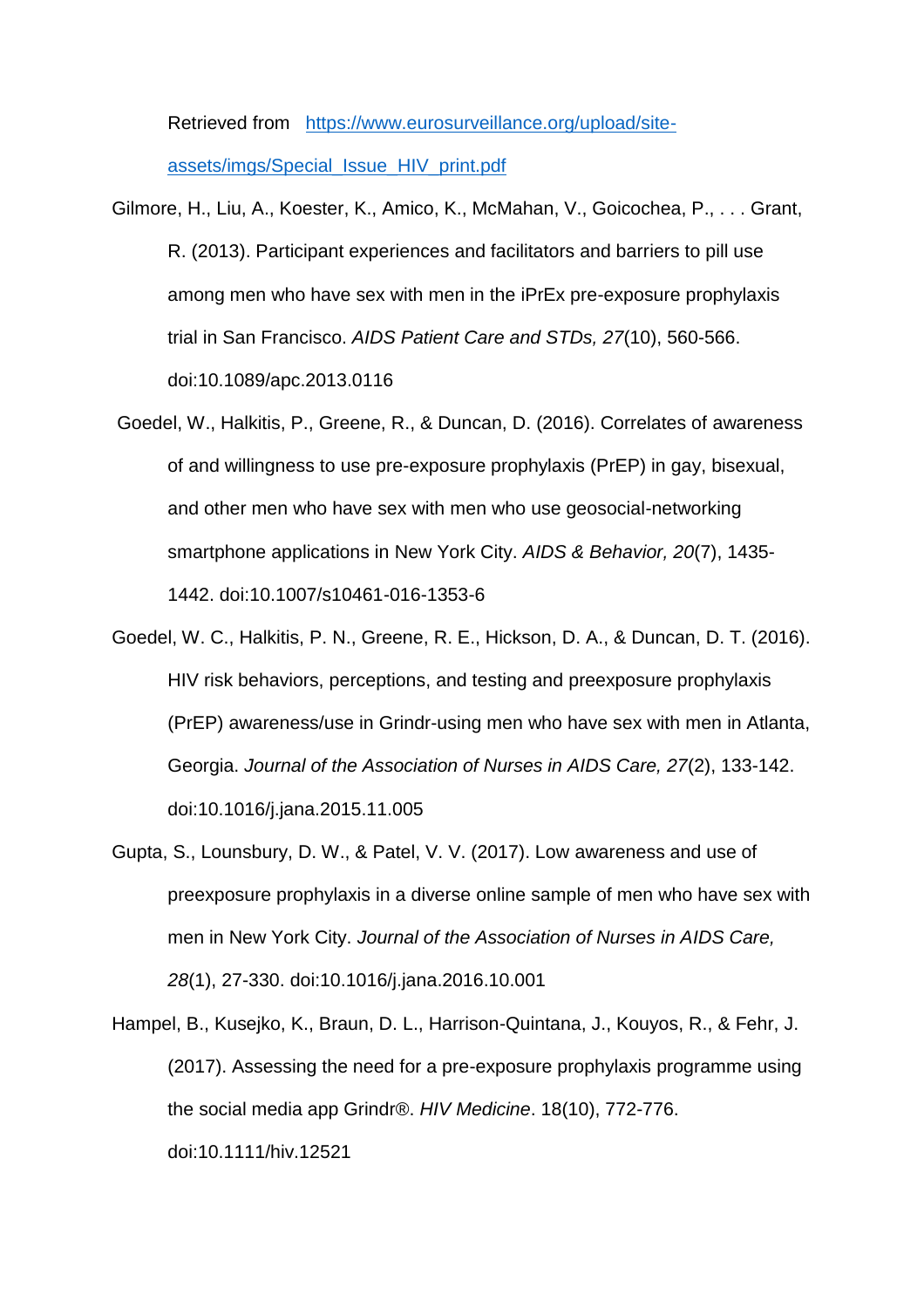Hojilla, J. C., Koester, K. A., Cohen, S. E., Buchbinder, S., Ladzekpo, D., Matheson, T., & Liu, A. Y. (2016). Sexual behavior, risk compensation, and HIV prevention strategies among participants in the San Francisco PrEP Demonstration Project: A qualitative analysis of counseling notes. *AIDS and Behavior, 20*(7), 1461-1469. doi:10.1007/s10461-015-1055-5

Holloway, I. W., Dougherty, R., Gildner, J., Beougher, S. C., Pulsipher, C., Montoya, J. A., . . . Leibowitz, A. (2017). PrEP uptake, adherence, and discontinuation among California YMSM using geosocial networking applications. *Journal of Acquired Immune Deficiency Syndromes, 74*(1), 15-20. doi:10.1097/QAI.0000000000001164

Hood, J. E., Buskin, S. E., Dombrowski, J. C., Kern, D. A., Barash, E. A., Katzi, D. A., & Golden, M. R. (2016). Dramatic increase in preexposure prophylaxis use among MSM in Washington state. *AIDS, 30*(3), 515-519. doi:10.1097/QAD.0000000000000937

Hoots, B. E., Finlayson, T., Nerlander, L., & Paz-Bailey, G. (2016). Willingness to take, use of, and indications for pre-exposure prophylaxis among men who have sex with men-20 US cities, 2014. *Clinical Infectious Diseases, 63*(5), 672-677. doi:10.1093/cid/ciw367

Hosek, S., Rudy, B., Landovitz, R., Kapogiannis, B., Siberry, G., Rutledge, B., . . . Wilson, C. (2017). An HIV preexposure prophylaxis demonstration project and safety study for young MSM. *Journal of Acquired Immune Deficiency Syndromes, 74*(1), 21-29. doi:10.1097/QAI.0000000000001179

Hosek, S., Siberry, G., Bell, M., Lally, M., Kapogiannis, B., Green, K., … Wilson, C.M. (2013). The acceptability and feasibility of an HIV pre-exposure prophylaxis (PrEP) trial with young men who have sex with men. *Journal of*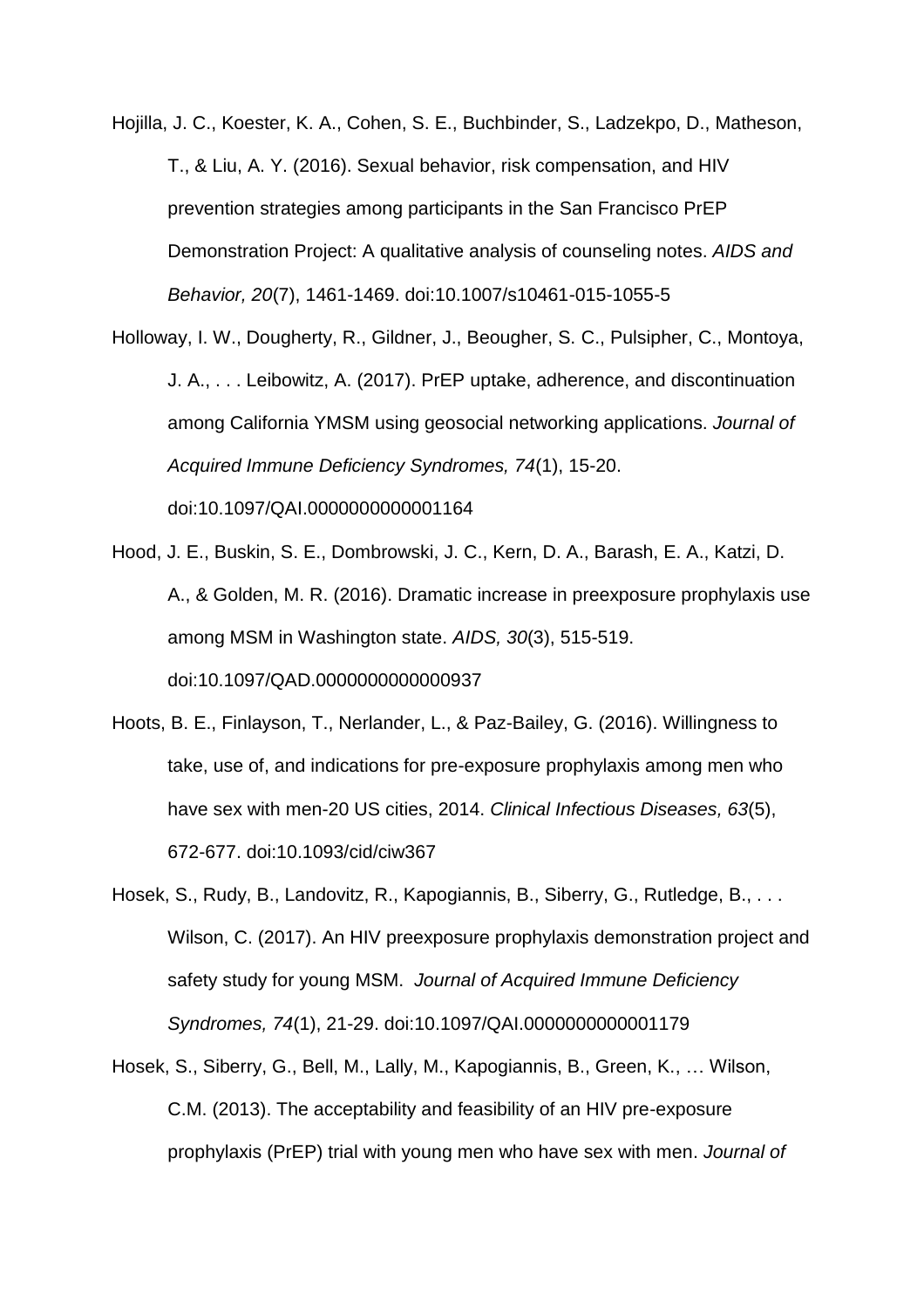*Acquired Immune Deficiency Syndromes, 62*(4), 447-456. doi:10.1097/QAI.0b013e3182801081

- Huang, X. J., Hou, J. H., Song, A. X., Liu, X. C., Yang, X. D., Xu, J. J., . . . Wu, H. (2018). Efficacy and safety of oral TDF-based pre-exposure prophylaxis for men who have sex with men: A systematic review and meta-analysis. *Frontiers in Pharmacology, 9*, 799. doi:10.3389/fphar.2018.00799
- Klevens, R. M., Martin, B. M., Doherty, R., Fukuda, H. D., Cranston, K., & DeMaria, A., Jr. (2017). Factors associated with pre-exposure prophylaxis in a highly insured population of urban men who have sex with men, 2014. *AIDS & Behavior, 22*(4), 1879-1882. doi:10.1007/s10461-017-1879-2
- Kuhns, L., Hotton, A., Schneider, J., Garofalo, R., & Fujimoto, K. (2017). Use of preexposure prophylaxis (PrEP) in young men who have sex with men is associated with race, sexual risk behavior and peer network size. *AIDS & Behavior, 21*(5), 1376-1382. doi:10.1007/s10461-017-1739-0
- Liberati, A., Altman, G., Tetzlaff, J., Gotzsche, C., Ionnidis, P., & Moher, D. (2009). The PRISMA statement for reporting systematic reviews and meta-analyses of studies that evaluate health care interventions: Explanation and elabortation. *British Medical Journal,* 339. doi:

https://doi.org/10.1136/bmj.b2700

Liu, A. Y., Cohen, S. E., Vittinghoff, E., Anderson, P. L., Doblecki-Lewis, S., Bacon, O., . . . Kolber, M. A. (2016). Preexposure prophylaxis for HIV infection integrated with municipal- and community-based sexual health services. *Journal of the American Medical Association Internal Medicine, 176*(1), 75-84. doi:10.1001/jamainternmed.2015.4683

Liu, A. Y., Hessol, N. A., Vittinghoff, E., Amico, K. R., Kroboth, E., Fuchs, J., . . .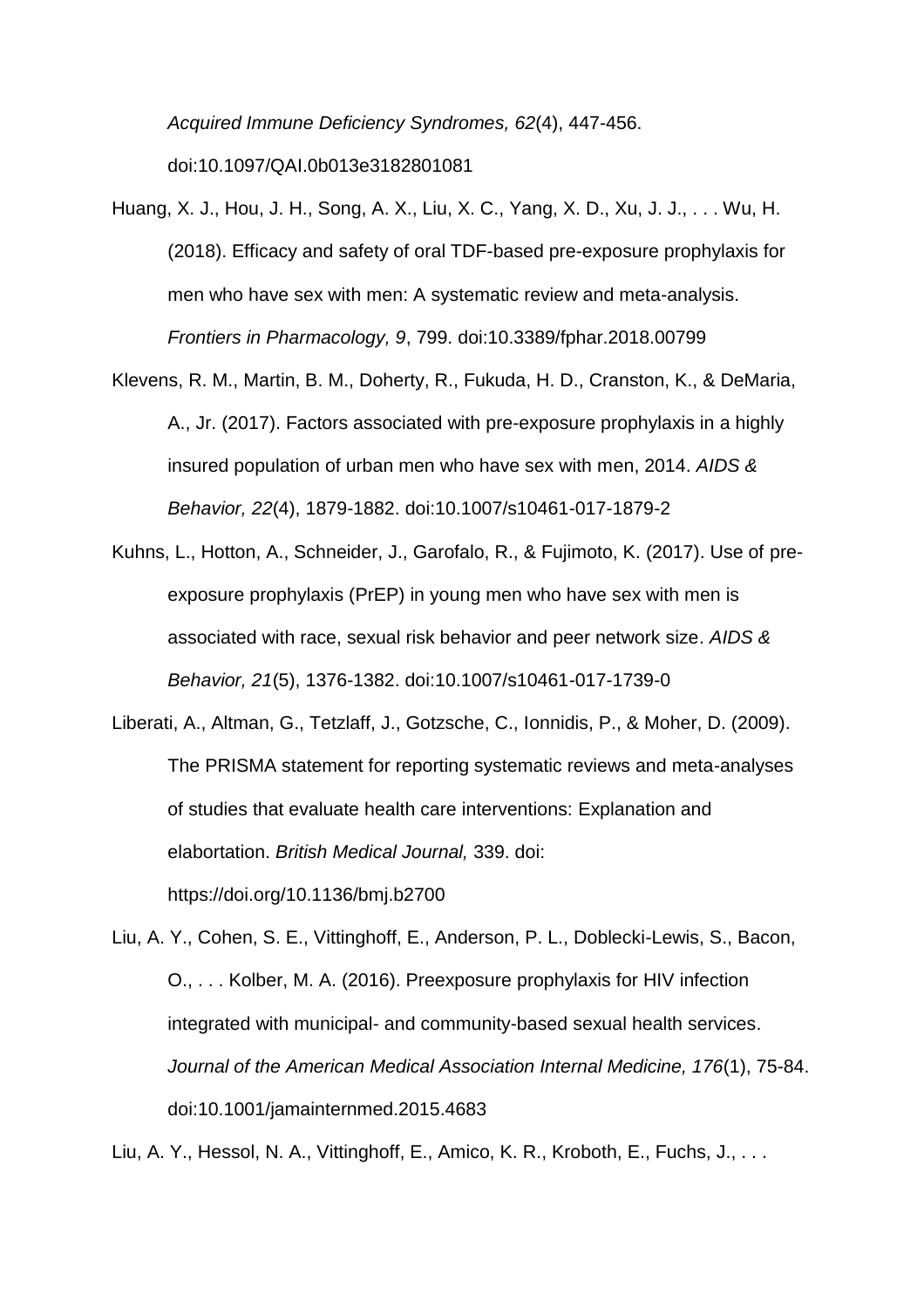Buchbinder, S. P. (2014). Medication adherence among men who have sex with men at risk for HIV infection in the United States: Implications for preexposure prophylaxis implementation. *AIDS Patient Care & STDs, 28*(12), 622-627. doi:10.1089/apc.2014.0195

Liu, A. Y., Kittredge, P. V., Vittinghoff, E., Raymond, H. F., Ahrens, K., Matheson, T., . . . Buchbinder, S. P. (2008). Limited knowledge and use of HIV post- and pre-exposure prophylaxis among gay and bisexual men. *Journal of Acquired Immune Deficiency Syndromes, 47*(2), 241-247.

doi:10.1097/QAI.Ob013e31815e4041

Liu, A. Y., Vittinghoff, E., Chillag, K., Mayer, K., Thompson, M., Grohskopf, L., . . . Buchbinder, S. P. (2013). Sexual risk behavior among HIV-uninfected men who have sex with men participating in a tenofovir preexposure prophylaxis randomized trial in the United States. *Journal of Acquired Immune Deficiency Syndromes, 64*(1), 87-94. doi:10.1097/QAI.014e31828f097a

Malone, J., Syvertsen, J. L., Johnson, B. E., Mimiaga, M. J., Mayer, K. H., & Bazzi, A. R. (2017). Negotiating sexual safety in the era of biomedical HIV prevention: Relationship dynamics among male couples using pre-exposure prophylaxis. *Culture, Health & Sexuality*, 1-15. doi:10.1080/13691058.2017.1368711

Marcus, J. L., Hurley, L. B., Hare, C. B., Nguyen, D. P., Phengrasamy, T., Silverberg, M. J., . . . Volk, J. E. (2016). Preexposure prophylaxis for HIV prevention in a large integrated health care system: Adherence, renal safety, and discontinuation. *Journal of Acquired Immune Deficiency Syndromes, 73*(5), 540-546. doi:10.1097%2FQAI.0000000000001129

Maxwell, S., Shahmanesh, M., & Gafos, M. (2019). Chemsex behaviours among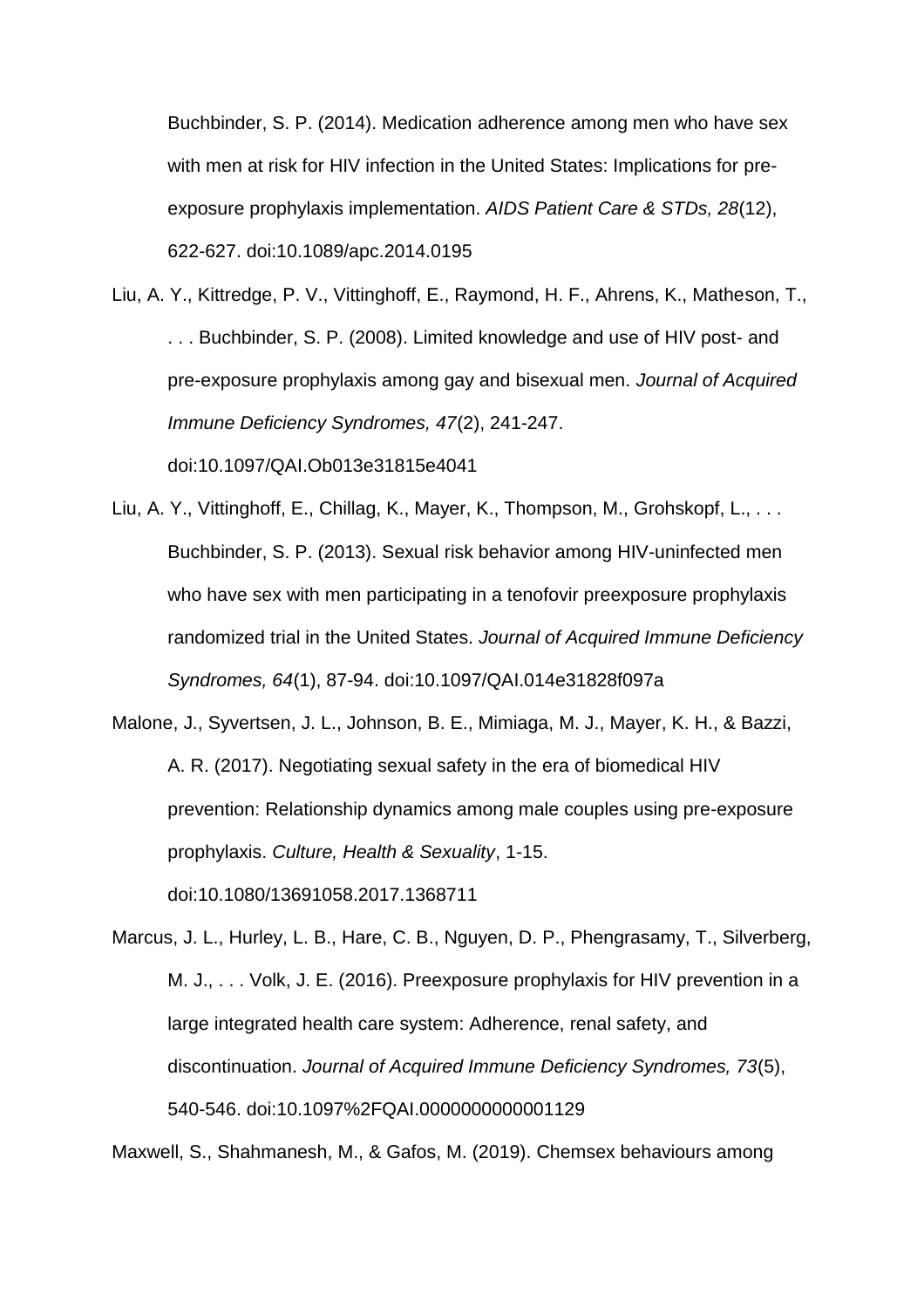men who have sex with men: A systematic review of the literature. *International Journal of Dug Policy, 63*, 74-89. doi[:10.1016/j.drugpo.2018.11.014](https://doi.org/10.1016/j.drugpo.2018.11.014)

- Mayer, K., Oldenburg, C., Novak, D., Elsesser, S., Krakower, D., & Mimiaga, M. (2016). Early adopters: Correlates of HIV chemoprophylaxis use in recent online samples of US men who have sex with men. *AIDS & Behavior, 20*(7), 1489-1498. doi:10.1007/s10461-015-1237-1
- Mayer, K. H., Safren, S. A., Elsesser, S. A., Psaros, C., Tinsley, J. P., Marzinke, M., . . . Mimiaga, M. J. (2017). Optimizing pre-exposure antiretroviral prophylaxis adherence in men who have sex with men: Results of a pilot randomized controlled trial of "Life-Steps for PrEP." *AIDS And Behavior, 21*(5), 1350-1360. doi:10.1007/s10461-016-1606-4
- McCormack, S., Dunn, D., Desai, M., Dolling, D., Gafos, M., Gilson, R., . . . Gill, O. (2016). Pre-exposure prophylaxis to prevent the acquisition of HIV-1 infection (PROUD): Effectiveness results from the pilot phase of a pragmatic openlabel randomised trial. *Lancet, 387*(10013), 53-60. doi:10.1016/S0140- 6736(15)00056-2
- Meaden, H., Ayvazo, S., & Ostrosky, M. (2014). The ABCs of challenging behavior: Understanding basic concepts. *Young Exceptional Children, 19*(1). 3-15. doi:10.1177%2F1096250614523969

Mimiaga, M. J., Closson, E. F., Kothary, V., & Mitty, J. A. (2014). Sexual partnerships and considerations for HIV antiretroviral pre-exposure prophylaxis utilization among high-risk substance using men who have sex with men. *Archives of Sexual Behavior, 43*(1), 99-106. doi:10.1007/s10508-013-0208-8

Moher, D., Liberati, A., Tetzlaff, J., & Altman D.G., The PRISMA Group. (2009).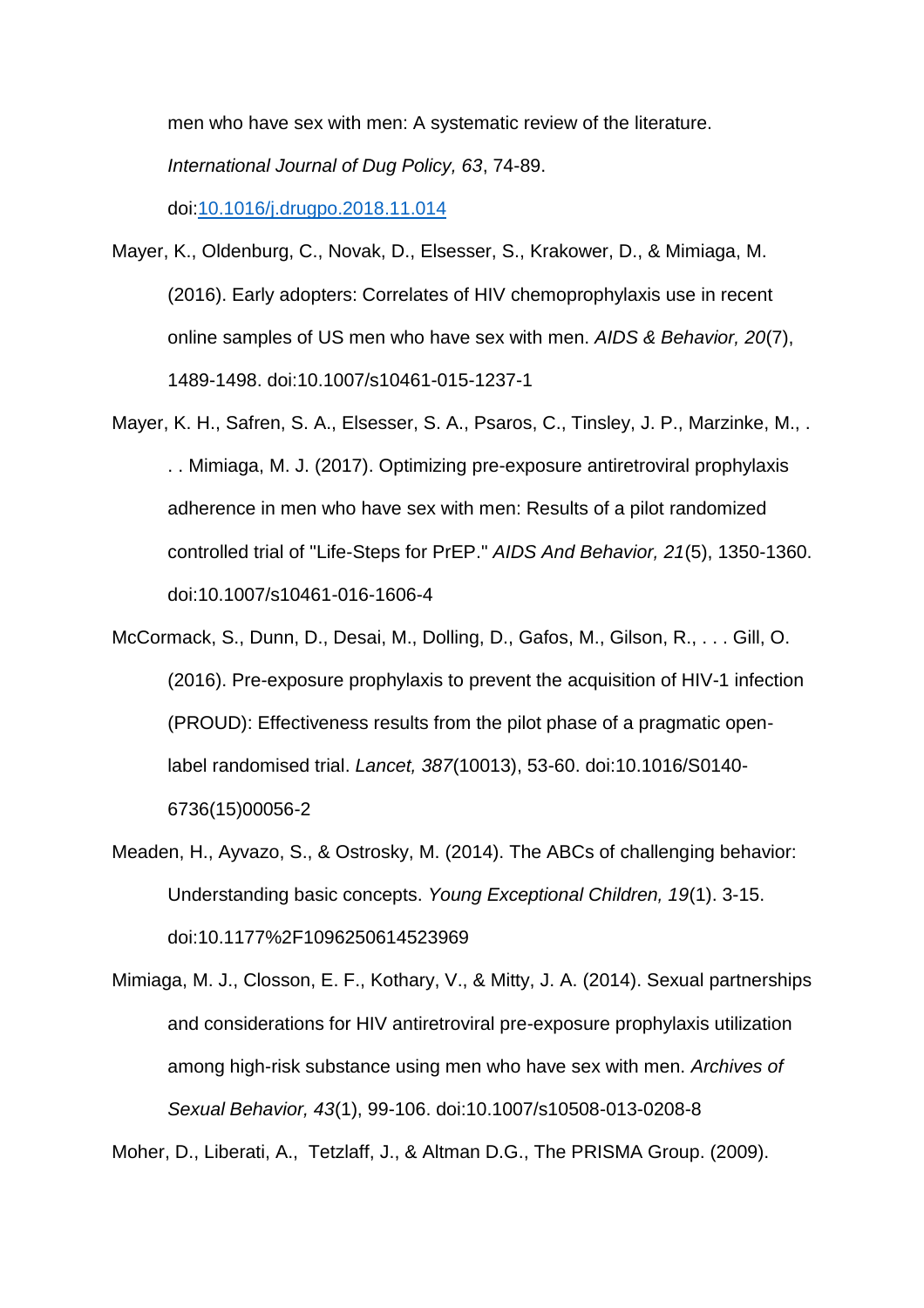Preferred reporting items for systematic reviews and meta-analyses: The PRSIMA statement. *PLoS Medicine, 6*(7), e1000097. doi:10.1371/journal.pmed.1000097

- Molina, J., Capitant, C., Spire, B., Pialoux, G., Cotte, L., Charreau, I., . . . Delfraissy, J. (2015). On-demand preexposure prophylaxis in men at high risk for HIV-1 infection *New England Journal of Medicine, 373*(23), 2237-2246. doi:10.1056/NEJMoa1506273
- Molina, J.-M., Charreau, I., Spire, B., Cotte, L., Chas, J., Capitant, C., . . . Meyer, L. (in press). Efficacy, safety, and effect on sexual behaviour of on-demand preexposure prophylaxis for HIV in men who have sex with men: An observational cohort study. *Lancet HIV*. doi:10.1016/S2352- 3018%2817%2930089-9
- Montgomery, M. C., Oldenburg, C. E., Nunn, A. S., Mena, L., Anderson, P., Liegler, T., . . . Chan, P. A. (2016). Adherence to pre-exposure prophylaxis for HIV prevention in a clinical setting. *Plos One, 11*(6), e0157742-e0157742. doi:10.1371/journal.pone.0157742
- National Heart Lung and Blood Institute. (2019). *Quality assessment tool of observational cohort and cross-sectional studies.* Retrieved from

<https://www.nhlbi.nih.gov/health-topics/study-quality-assessment-tools>

Office for National Statistics. (2014). *Drug misuse: Findings from the 2013/14 Crime Survey for England and Wales.* Retrieved from [https://www.gov.uk/government/publications/drug-misuse-findings-from-the-](https://www.gov.uk/government/publications/drug-misuse-findings-from-the-2013-to-2014-csew/drug-misuse-findings-from-the-201314-crime-survey-for-england-and-wales)[2013-to-2014-csew/drug-misuse-findings-from-the-201314-crime-survey-for](https://www.gov.uk/government/publications/drug-misuse-findings-from-the-2013-to-2014-csew/drug-misuse-findings-from-the-201314-crime-survey-for-england-and-wales)[england-and-wales](https://www.gov.uk/government/publications/drug-misuse-findings-from-the-2013-to-2014-csew/drug-misuse-findings-from-the-201314-crime-survey-for-england-and-wales)

Okafor, C. N., Gorbach, P. M., Ragsdale, A., Quinn, B., & Shoptaw, S. (2017).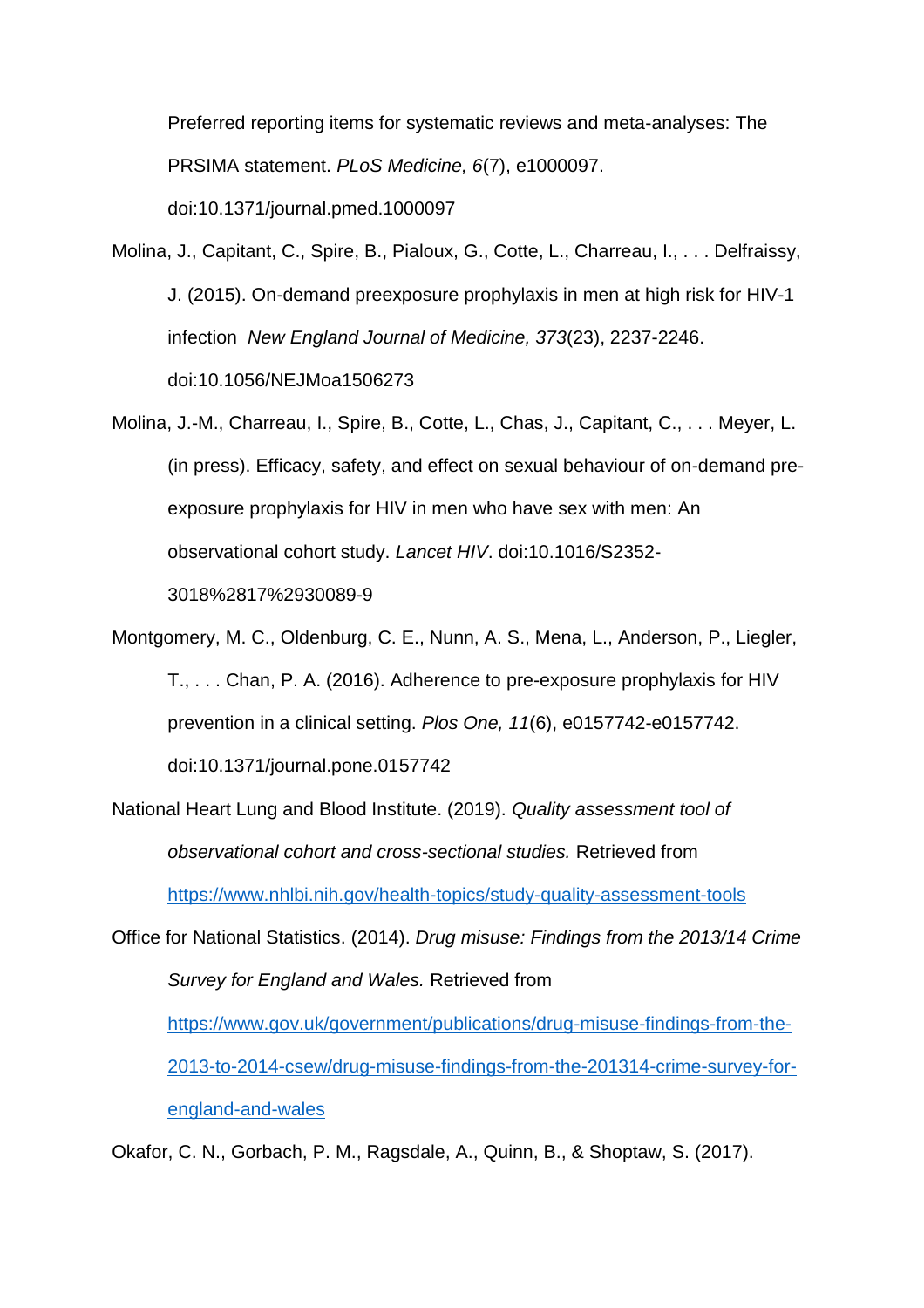Correlates of preexposure prophylaxis (PrEP) use among men who have sex with men (MSM) in Los Angeles, California. *Journal Of Urban Health*. 94(5), 710-715. doi:10.1007/s11524-017-0172-z

- Oldenburg, C. E., Mitty, J. A., Biello, K. B., Closson, E. F., Safren, S. A., Mayer, K. H., & Mimiaga, M. J. (2016). Differences in attitudes about HIV pre-exposure prophylaxis use among stimulant versus alcohol using men who have sex with men. *AIDS And Behavior, 20*(7), 1451-1460. doi:10.1007/s10461-015-1226-4
- Oldenburg, C. E., Nunn, A. S., Montgomery, M., Almonte, A., Mena, L., Patel, R. R., . . . Chan, P. A. (2017). Behavioral changes following uptake of HIV preexposure prophylaxis among men who have sex with men in a clinical setting. *AIDS and Behavior*. doi:10.1007/s10461-017-1701-1
- Parker, S., Chan, P. A., Oldenburg, C. E., Hoffmann, M., Poceta, J., Harvey, J., ... Nunn, A. (2015). Patient experiences of men who have sex with men using pre-exposure prophylaxis to prevent HIV infection. *AIDS Patient Care & STDs, 29*(12), 639-642. doi:10.1089/apc.2015.0186
- Parsons, J. T., Rendina, H. J., Lassiter, J. M., Whitfield, T. H. F., Starks, T. J., & Grov, C. (2017). Uptake of HIV pre-exposure prophylaxis (PrEP) in a national cohort of gay and bisexual men in the United States. *Journal Of Acquired Immune Deficiency Syndromes, 74*(3), 285-292. doi:10.1097/QAI.0000000000001251
- Patrick, R., Forrest, D., Cardenas, G., Opoku, J., Magnus, M., Phillips, G., 2<sup>nd</sup>, ... Kuo, I. (2017). Awareness, willingness, and use of pre-exposure prophylaxis among men who have sex with men in Washington, DC and Miami-Dade County, FL: National HIV Behavioral Surveillance, 2011 and 2014. *Journal of Acquired Immune Deficiency Syndromes, 75*(Suppl. 3), S375-S382.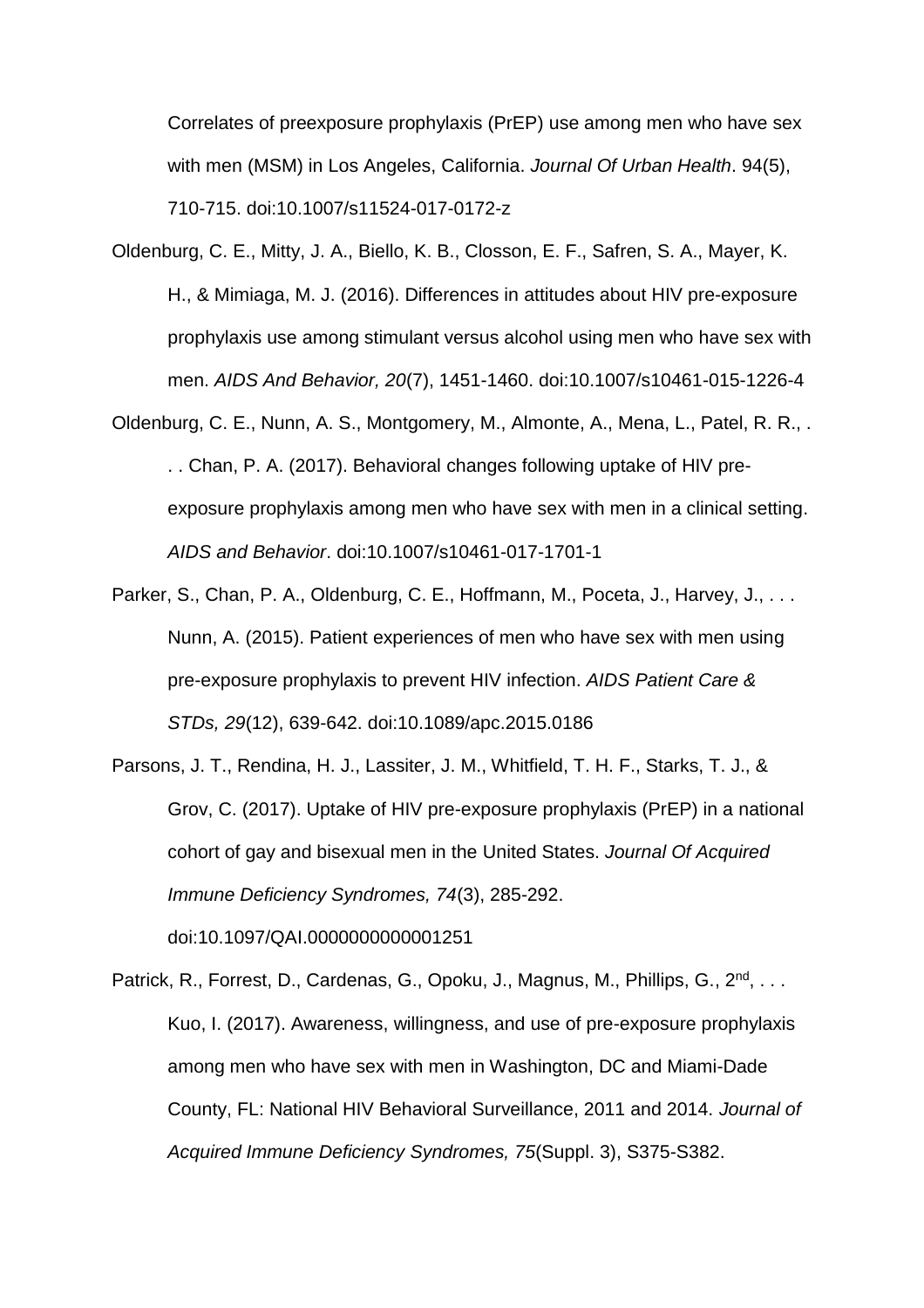doi:10.1097/QAI.0000000000001414

- Pinto, R. M., Berringer, K. R., Melendez, R., & Mmeje, O. (2018). Improving PrEP implementation through multilevel interventions: A synthesis of the literature. *AIDS and Behavior, 22*(11), 3681-3691. doi:10.1007/s10461-018-2184-4
- Popay, J., Roberts, H., Sowden, A., Petticrew, M., Arai, A., Rodgers, M., & Britten, N. (2006). *Guidance on the conduct of narrative synthesis in systematic reviews.* London, UK: Institute for Health Research.
- Raifman, J., Nunn, A., Oldenburg, C. E., Montgomery, M. C., Almonte, A., Agwu, A. L., . . . Chan, P. A. (2017). An evaluation of a clinical pre-exposure prophylaxis education intervention among men who have sex with men. *Health Services Research, 53*(4), 2249-2267. doi:10.1111/1475-6773.12746
- Rucinski, K. B., Mensah, N. P., Sepkowitz, K. A., Cutler, B. H., Sweeney, M. M., & Myers, J. E. (2013). Knowledge and use of pre-exposure prophylaxis among an online sample of young men who have sex with men in New York City. *AIDS and Behavior, 17*(6), 2180-2184. doi:10.1007/s10461-013-0443-y
- Sagaon-Teyssier, L., Suzan-Monti, M., Demoulin, B., Capitant, C., Lorente, N., Preau, M., . . . Spire, B. (2016). Uptake of PrEP and condom and sexual risk behavior among MSM during the ANRS IPERGAY trial. *AIDS Care, 28*, 48-55. doi:10.1080/09540121.2016.1146653
- Sidebottom, D., Ekstrom, A. M., & Stromdahl, S. (2018). A systematic review of adherence to oral pre-exposure prophylaxis for HIV: How can we improve uptake and adherence? In *BMC Infectious Diseases,* 18(581), 2-14. doi:10.1186/s12879-018-3463-4
- Snowden, J. M., Chen, Y.-H., McFarland, W., & Raymond, H. F. (2017). Prevalence and characteristics of users of pre-exposure prophylaxis (PrEP) among men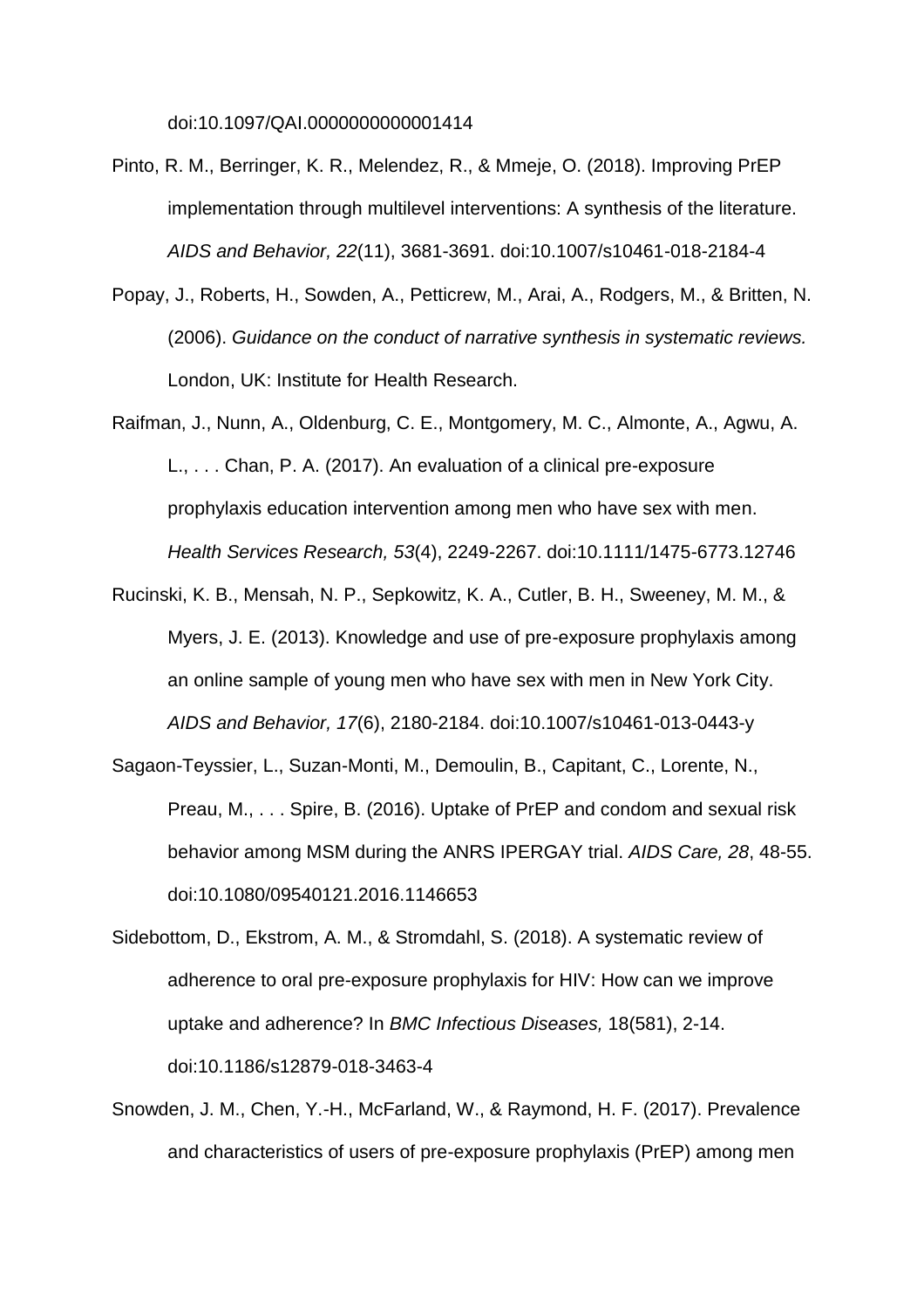who have sex with men, San Francisco, 2014 in a cross-sectional survey: Implications for disparities. *Sexually Transmitted Infections, 93*(1), 52-55. doi:10.1136/sextrans-2015-052382

- Storholm, E. D., Volk, J. E., Marcus, J. L., Silverberg, M. J., & Satre, D. D. (2017). Risk perception, sexual behaviors, and PrEP adherence among substanceusing men who have sex with men: A qualitative study. *Prevention Science, 18*(6), 737-747. doi:10.1007/s11121-017-0799-8
- Strauss, B. B., Greene, G. J., Phillips, G., 2<sup>nd</sup>, Bhatia, R., Madkins, K., Parsons, J. T., & Mustanski, B. (2017). Exploring patterns of awareness and use of HIV pre-exposure prophylaxis among young men who have sex with men. *AIDS & Behavior, 21*(5), 1288-1298. doi:10.1007/s10461-016-1480-0
- Tan, D. H. S., Leon-Carlyle, M., Mills, R., Moses, E., & Carvalhal, A. (2016). Selfadministered screening for syndemic mental health problems should be routinely implemented among MSM PrEP users. *Journal of Gay & Lesbian Mental Health, 20*(1), 13-20. doi:10.1080/19359705.2015.1105765
- Taylor, S.W., Mayer, K. H., Elsesser, S. M., Mimiaga, M. J., O'Cleirigh, C., & Safren, S. A. (2014). Optimizing content for pre-exposure prophylaxis (PrEP) counseling for men who have sex with men: Perspectives of PrEP users and high-risk PrEP naïve men. *AIDS and Behavior, 18*(5), 871-879. doi:10.1007/s10461-013-0617-7

The World Bank. (2019). *World Bank and lending groups: Country classifications.*  Retrieved from

[https://datahelpdesk.worldbank.org/knowledgebase/topics/19280-country](https://datahelpdesk.worldbank.org/knowledgebase/topics/19280-country-classification)**classification** 

Traeger, M. W., Schroeder, S. E., Wright, E. J., Hellard, M. E., Cornelisse, V. J.,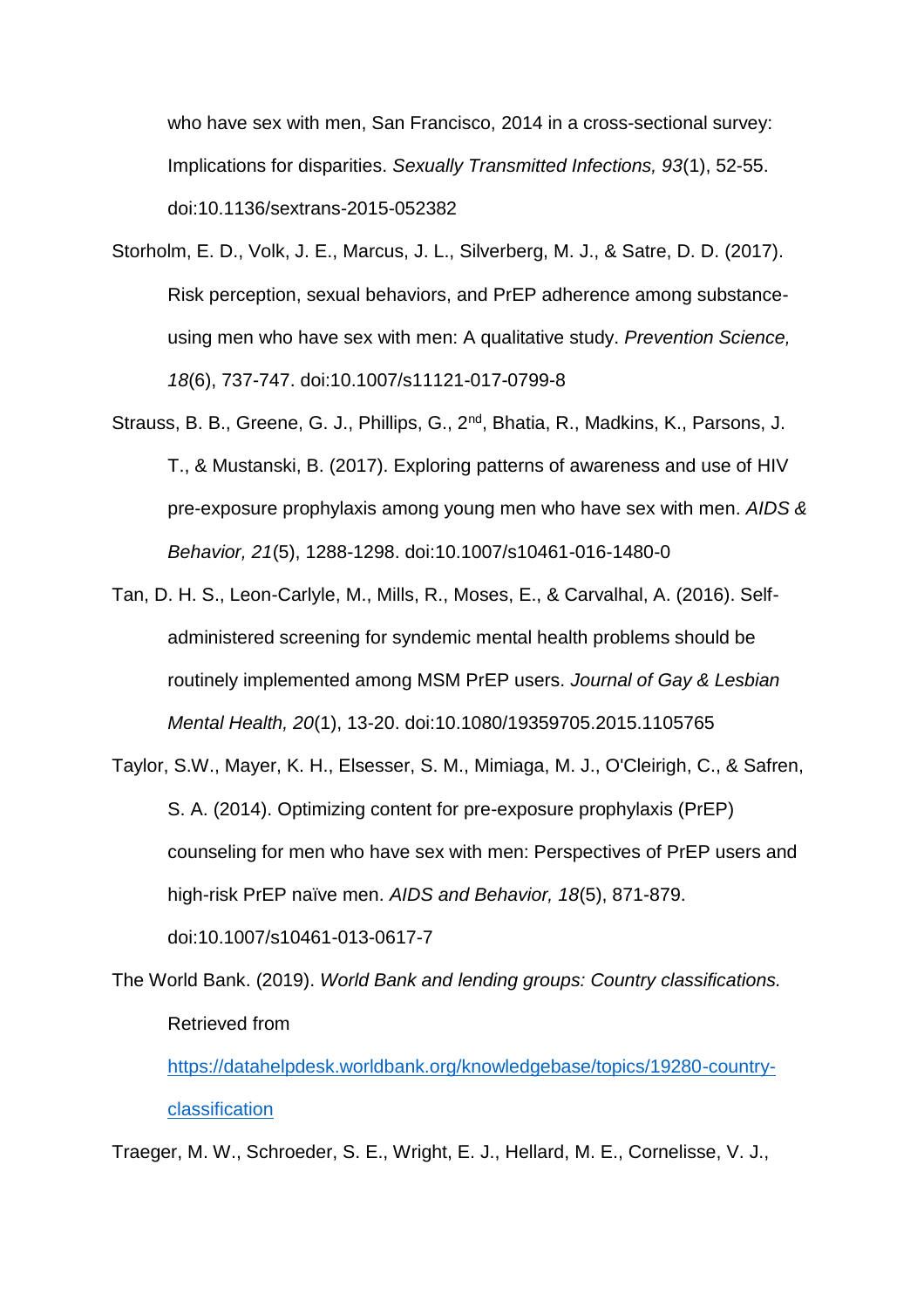Doyle, J. S., & Stoove, M. A. (2018). Effects of pre-exposure prophylaxis for the prevention of human immunodeficiency virus infection on sexual risk behavior in men who have sex with men: A systematic review and metaanalysis. *Clinical Infectious Diseases, 67*(5), 676-686. doi:10.1093/cid/ciy182

- Volk, J. E., Marcus, J. L., Phengrasamy, T., Blechinger, D., Nguyen, D. P., Follansbee, S., & Hare, C. B. (2015). No new HIV infections with increasing use of HIV preexposure prophylaxis in a clinical practice setting. *Clinical Infectious Diseases, 61*(10), 1601-1603. doi:10.1093/cid/civ778
- Young, I., & McDaid, L. (2014). How acceptable are antiretrovirals for the prevention of sexually transmitted HIV?: A review of research on the acceptability of oral pre-exposure prophylaxis and treatment as prevention. *AIDS & Behavior, 18*(2), 195-216. doi:10.1007/s10461-013-0560-7
- Zablotska, I. B., Prestage, G., de Wit, J., Grulich, A. E., Mao, L. M., & Holt, M. (2013). The informal use of antiretrovirals for preexposure prophylaxis of HIV infection among gay men in Australia. *Journal of Acquired Immune Deficiency Syndromes, 62*(3), 334-338. doi:10.1097/QAI.0b013e31827e854a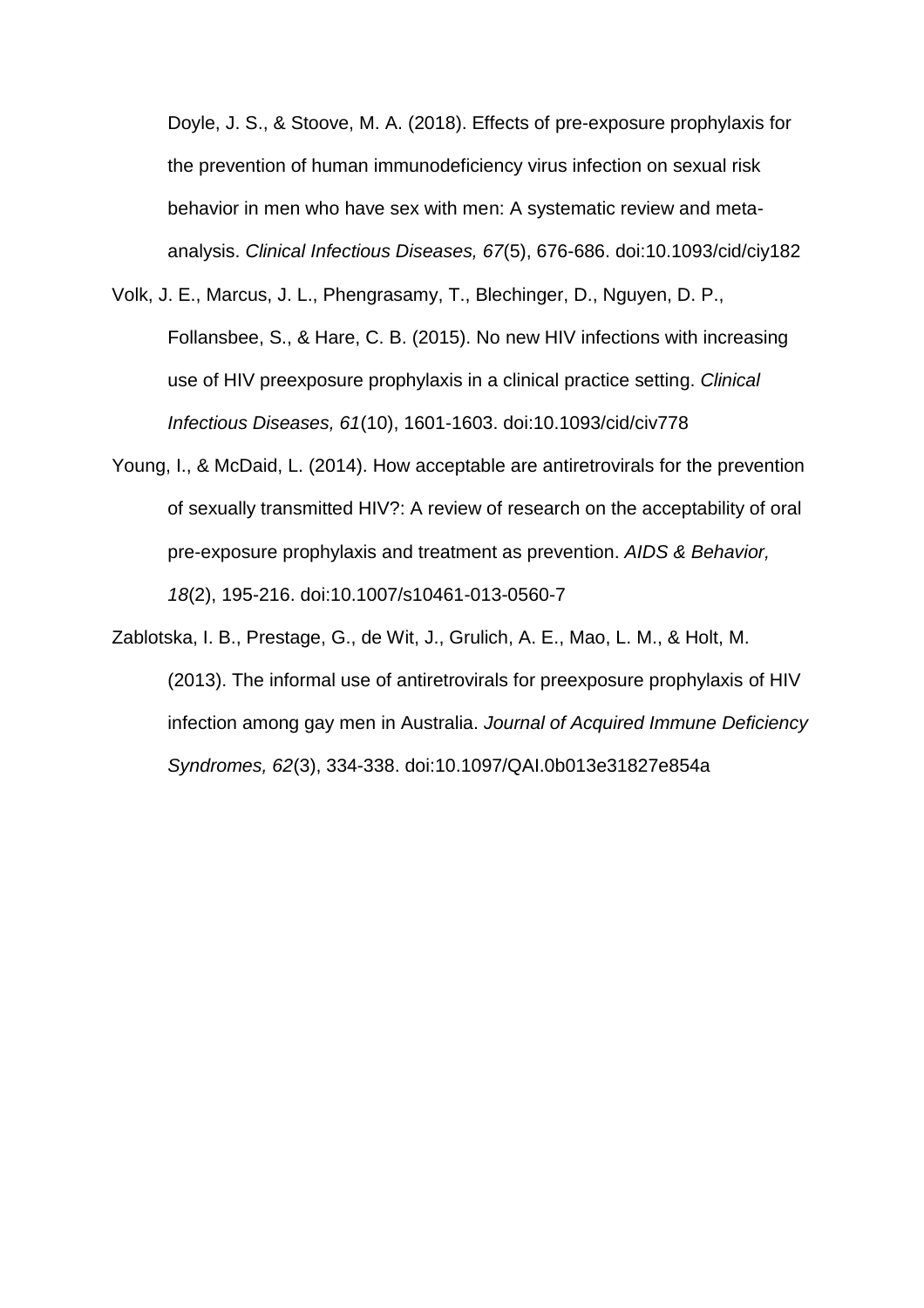# **Key Considerations**

- PrEP users engage in high-risk sexual behaviors and PrEP initiation potentially means some users will risk compensate.
- MSM have high PrEP adherence levels, but younger men, substance users, and those with a mental health diagnosis have higher non-adherence levels.
- Barriers to PrEP uptake and adherence include stigma, side-effects, cost, daily logistics, and forgetting.
- Facilitators that promote PrEP adherence include availability, daily routine, daily texts/alarms, pill boxes, and education.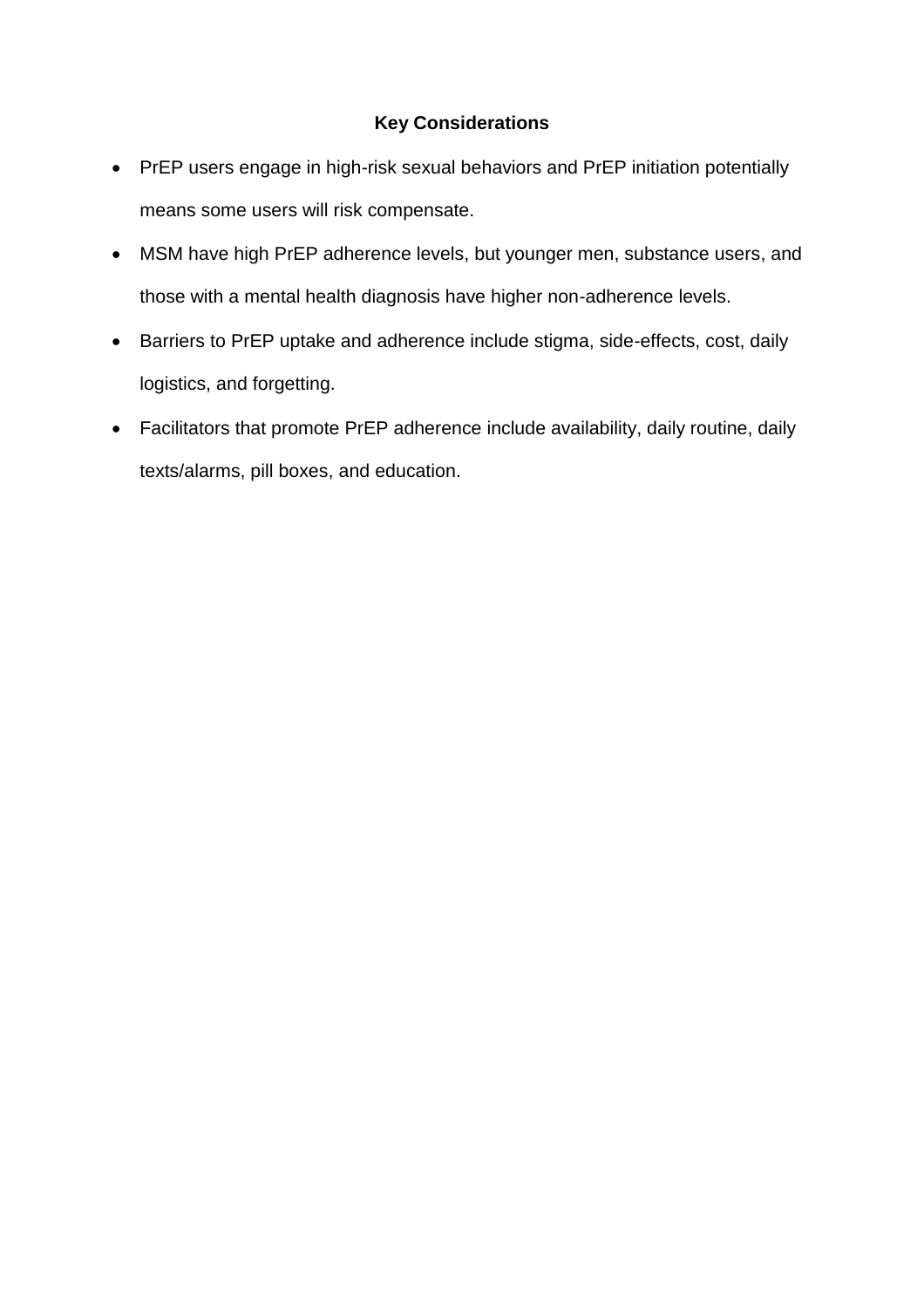# Table 1

*ABC Analysis of PrEP use and Medication Adherence*

| <b>Antecedent</b>                                                                         | <b>Behavior</b>                                                                                                 | <b>Consequence</b>                                                      |
|-------------------------------------------------------------------------------------------|-----------------------------------------------------------------------------------------------------------------|-------------------------------------------------------------------------|
| Socio-demographic $\cdot$<br>characteristics<br>Reasons/motivators<br>for PrEP initiation | Prevalence<br>Sexual behavior<br><b>STI</b> rates<br>• PrEP adherence levels<br>Influences on PrEP<br>adherence | • STI diagnosis<br>Changes in sexual<br>behavior (risk<br>compensation) |

*Note.* ABC = Antecedent, Behavior, Consequence; PrEP = pre-exposure prophylaxis;

STI = sexually transmitted infection.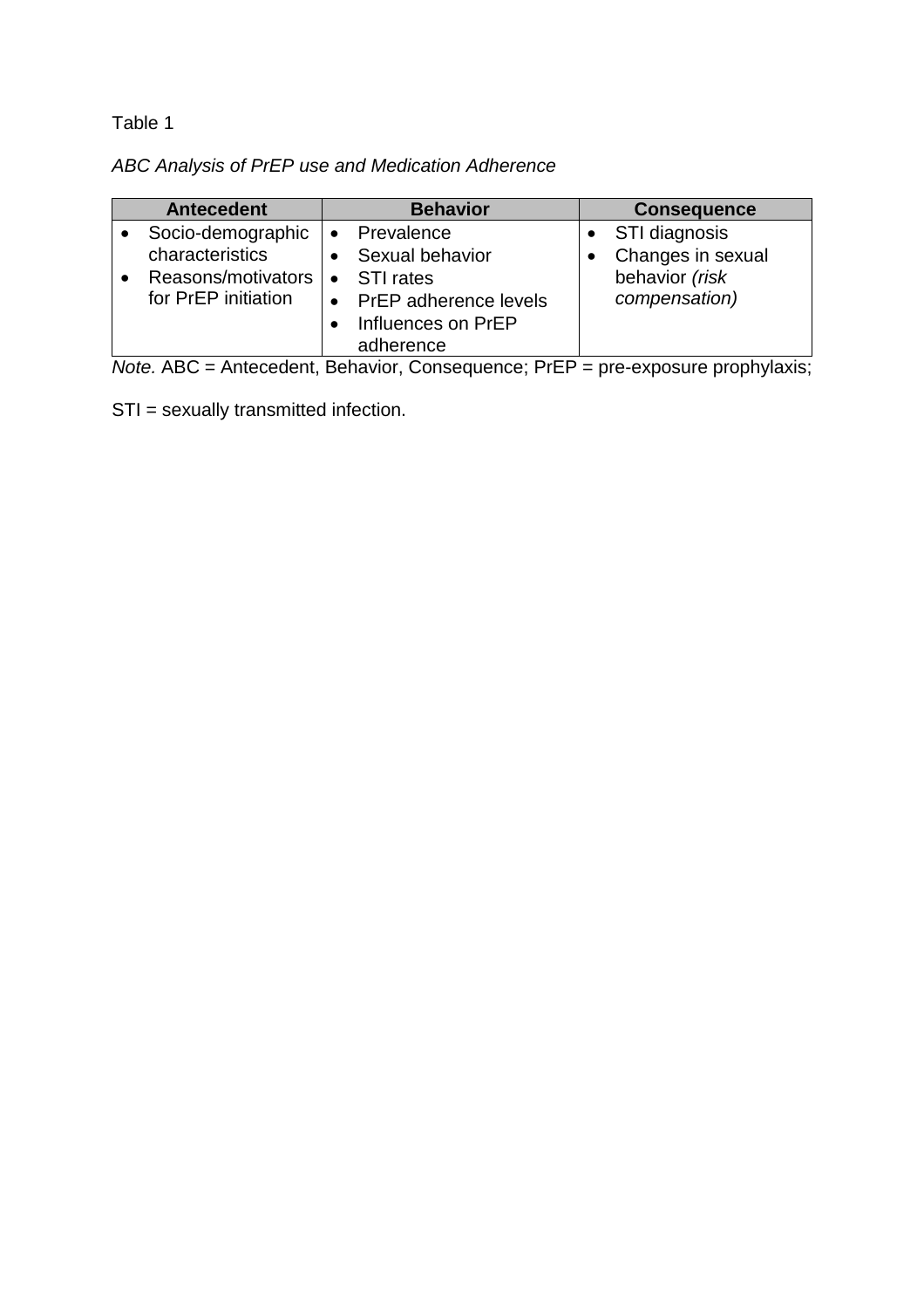

*Figure 1.* Study selection process.

*Note.* PrEP = pre-exposure prophylaxis. PRISMA flowchart from Moher, Liberati, Tetzlaff, & Altman, 2009.